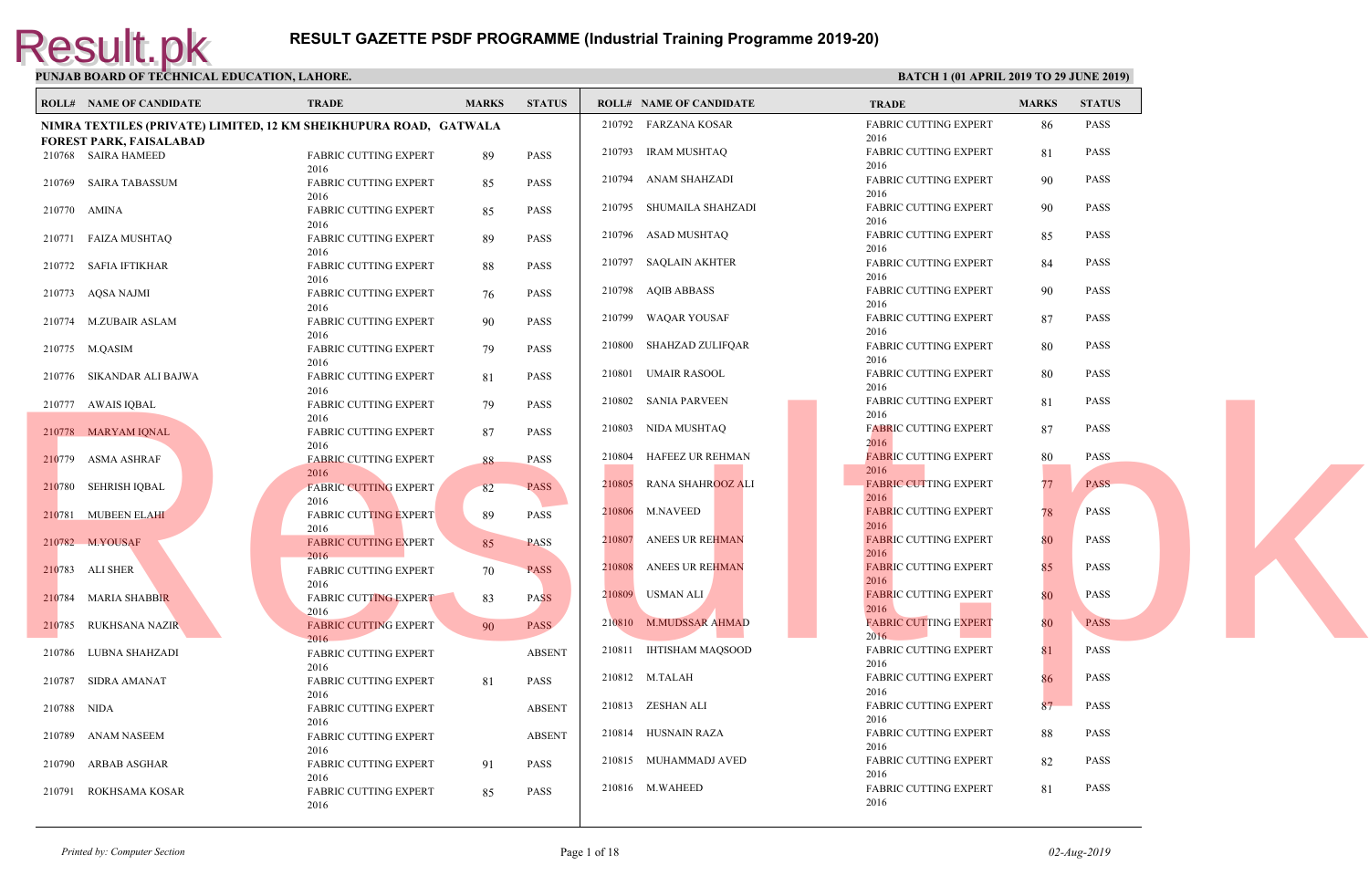|              | <b>ROLL# NAME OF CANDIDATE</b> | TRADE                                                    | <b>MARKS</b> | <b>STATUS</b> |        | <b>ROLL# NAME OF CANDIDATE</b> | <b>TRAD</b>                 |
|--------------|--------------------------------|----------------------------------------------------------|--------------|---------------|--------|--------------------------------|-----------------------------|
|              | 210817 AHMAD HASSAN            | FABRIC CUTTING EXPERT<br>2016                            | 79           | PASS          |        | 210841 FARAH NAZ               | FABRI<br>2016               |
|              | 210818 M.MUZZAMIL SHAHZAD      | FABRIC CUTTING EXPERT<br>2016                            | 87           | <b>PASS</b>   |        | 210842 SAIRA AMJAD             | FABRI<br>2016               |
|              | 210819 ABDUL WAHAB             | FABRIC CUTTING EXPERT<br>2016                            | 89           | <b>PASS</b>   |        | 210843 SOHA SALEEM             | FABRI<br>2016               |
|              |                                | K.B.S INTERNATIONAL, SAMANABAD PANDI PAYPASS MEHAR TOWN, |              |               |        | 210844 HIFZA SHOUKAT           | <b>FABRI</b>                |
|              | <b>GUJRANWALA</b>              |                                                          |              |               |        |                                | 2016                        |
|              | 210820 FAIZA BATOOL            | FABRIC CUTTING EXPERT<br>2016                            | 81           | PASS          |        | 210845 SABEEN SALEEM           | <b>FABRI</b><br>2016        |
|              | 210821 SHAZIA                  | FABRIC CUTTING EXPERT<br>2016                            | 75           | PASS          |        | 210846 BUSHRA                  | <b>FABRI</b><br>2016        |
|              | 210822 MARIA                   | FABRIC CUTTING EXPERT<br>2016                            | 84           | <b>PASS</b>   |        | 210847 SAMINA NAZ              | <b>INDUS</b><br><b>MACH</b> |
|              | 210823 SADIA GULL              | <b>FABRIC CUTTING EXPERT</b><br>2016                     | 68           | PASS          |        | 210848 SWERA SHAHZADI          | <b>INDUS</b><br><b>MACH</b> |
|              | 210824 MEHWISH                 | <b>FABRIC CUTTING EXPERT</b><br>2016                     | 90           | PASS          |        | 210849 AMINA                   | <b>INDUS</b><br><b>MACH</b> |
|              | 210825 KASHAF                  | FABRIC CUTTING EXPERT<br>2016                            | 87           | <b>PASS</b>   |        | 210850 SHEHRASH MEHMOOD        | <b>INDUS</b><br><b>MACH</b> |
|              | 210826 ATIQA                   | <b>FABRIC CUTTING EXPERT</b>                             | 85           | PASS          |        | 210851 AQSA ARSHAD             | <b>INDUS</b><br><b>MACH</b> |
| 210827 ANAM  |                                | 2016<br><b>FABRIC CUTTING EXPERT</b>                     | 96           | <b>PASS</b>   |        | 210852 MAFIA MUNIR             | <b>INDUS</b><br><b>MACH</b> |
|              | 210828 MAHNOOR ZULFIQAR        | 2016<br><b>FABRIC CUTTING EXPERT</b>                     | 90           | PASS          | 210853 | ASIA MUHAMMAD MUNIR            | <b>INDUS</b><br><b>MACH</b> |
|              | 210829 SAMRA MAQDAS            | 2016<br><b>FABRIC CUTTING EXPERT</b>                     | 75           | <b>PASS</b>   |        | 210854 ZOHRA BATOOL            | <b>INDUS</b><br><b>MACF</b> |
|              | 210830 NABEELA ASHFAQ          | 2016<br><b>FABRIC CUTTING EXPERT</b>                     | 79           | <b>PASS</b>   | 210855 | SHAHIDA PARVEEN                | <b>INDUS</b><br><b>MACF</b> |
|              | 210831 AMBREEN PARVEEN         | 2016<br><b>FABRIC CUTTING EXPERT</b>                     | 81           | <b>PASS</b>   |        | 210856 MISBAH RIAZ             | <b>INDUS</b><br><b>MACE</b> |
|              | 210832 MADIHA RANI             | 2016<br><b>FABRIC CUTTING EXPERT</b>                     | 75           | <b>PASS</b>   |        | 210857 BUSHRA PARVEEN          | <b>INDUS</b><br><b>MACF</b> |
| 210833 ZANIB |                                | 2016<br><b>FABRIC CUTTING EXPERT</b><br>2016             | 84           | <b>PASS</b>   |        | 210858 AFIFA RIAZ              | <b>INDUS</b><br><b>MACH</b> |
|              | 210834 SEHRISH SHAHZADI        | <b>FABRIC CUTTING EXPERT</b><br>2016                     | 90           | <b>PASS</b>   |        | 210859 AMINA KHADAM            | <b>INDUS</b><br><b>MACH</b> |
|              | 210835 HARAM ZAHRA             | <b>FABRIC CUTTING EXPERT</b><br>2016                     | 91           | PASS          |        | 210860 SABA ASLAM              | <b>INDUS</b><br><b>MACH</b> |
|              | 210836 HINA KANWAL             | FABRIC CUTTING EXPERT<br>2016                            | 84           | PASS          |        | 210861 FARHANA ASLAM           | <b>INDUS</b><br><b>MACH</b> |
|              | 210837 ANAM SHAHZADI           | <b>FABRIC CUTTING EXPERT</b><br>2016                     | 75           | PASS          | 210862 | ZUNAIRA IFTIKHAR               | <b>INDUS</b><br><b>MACH</b> |
|              | 210838 FARIHA ABDUL RAZZAQ     | <b>FABRIC CUTTING EXPERT</b><br>2016                     | -84          | <b>PASS</b>   |        | 210863 NABILA ARSHAD           | <b>INDUS</b><br><b>MACH</b> |
| 210839 FOZIA |                                | <b>FABRIC CUTTING EXPERT</b>                             | 86           | <b>PASS</b>   |        | 210864 TAHFEEN                 | <b>INDUS</b><br><b>MACH</b> |
|              | 210840 IRAM FATIMA             | 2016<br><b>FABRIC CUTTING EXPERT</b><br>2016             | 85           | <b>PASS</b>   |        | 210865 NIMRA SHAHZADI          | <b>INDUS</b><br><b>MACH</b> |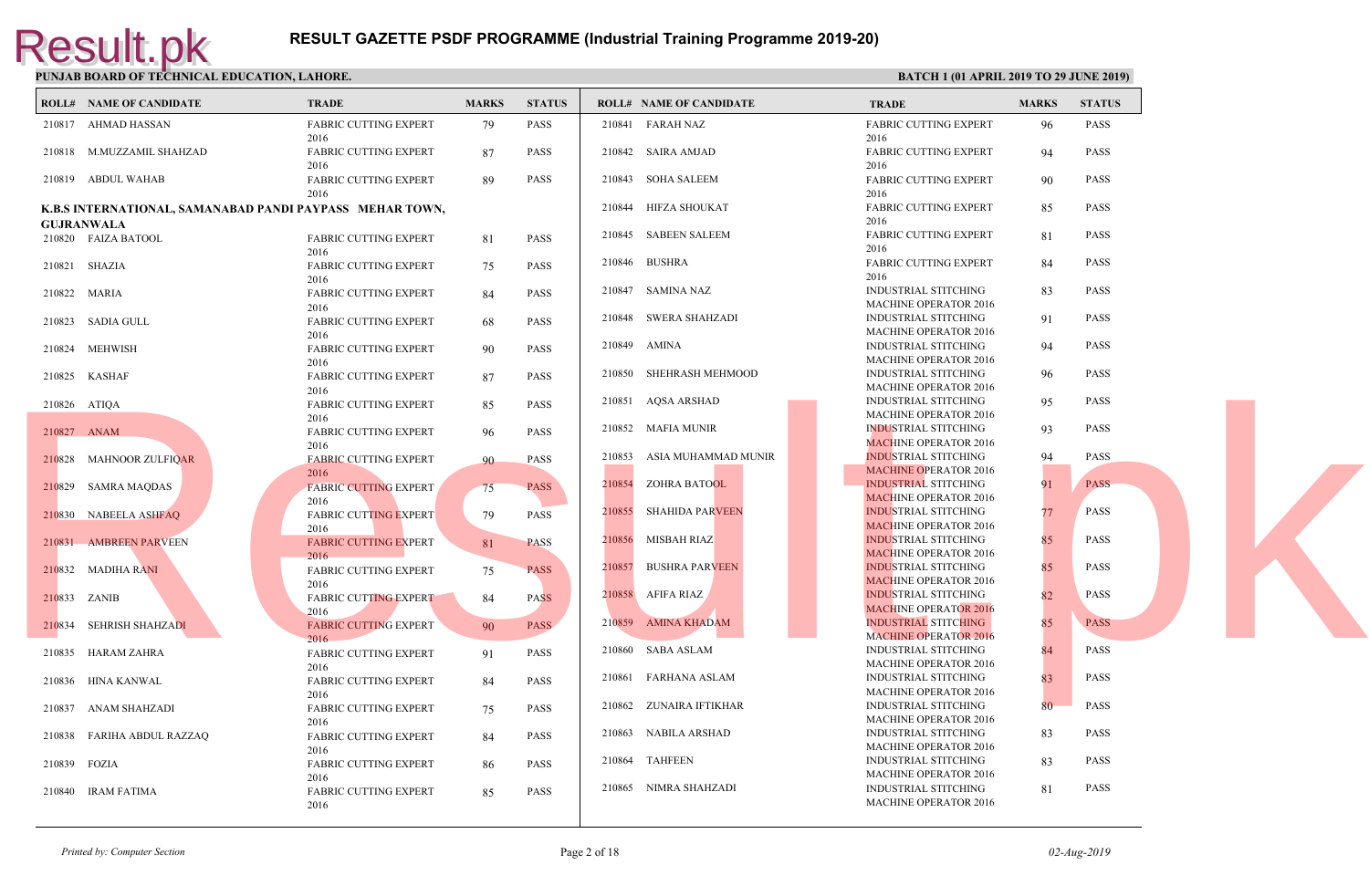|             | <b>ROLL# NAME OF CANDIDATE</b>                                        | <b>TRADE</b>                                         | <b>MARKS</b> | <b>STATUS</b> |        | <b>ROLL# NAME OF CANDIDATE</b> | <b>TRAL</b>                     |
|-------------|-----------------------------------------------------------------------|------------------------------------------------------|--------------|---------------|--------|--------------------------------|---------------------------------|
|             | 210866 HUMAIRA                                                        | <b>INDUSTRIAL STITCHING</b>                          | 83           | PASS          |        | 210891 FARHAN SARFRAZ          | 3D DE                           |
|             |                                                                       | MACHINE OPERATOR 2016                                |              |               |        |                                | <b>USING</b>                    |
|             | 210867 MEHREEN                                                        | INDUSTRIAL STITCHING                                 | 86           | <b>PASS</b>   |        | 210892 BADAR SALEEM            | 3D DE                           |
|             |                                                                       | MACHINE OPERATOR 2016                                |              |               |        |                                | <b>USING</b>                    |
| 210868      | RIMSHA NOOR                                                           | INDUSTRIAL STITCHING                                 | 85           | <b>PASS</b>   | 210893 | AMOON JOHN                     | 3D DE                           |
|             |                                                                       | <b>MACHINE OPERATOR 2016</b>                         |              |               |        |                                | <b>USING</b>                    |
| 210869      | ANUM KIRAN                                                            | <b>INDUSTRIAL STITCHING</b>                          | 86           | <b>PASS</b>   |        | 210894 SHAHID ALI              | 3D DE                           |
|             |                                                                       | <b>MACHINE OPERATOR 2016</b>                         |              |               |        |                                | <b>USINC</b>                    |
|             | 210870 MARIAM IMTIAZ                                                  | <b>INDUSTRIAL STITCHING</b><br>MACHINE OPERATOR 2016 | 84           | <b>PASS</b>   | 210895 | MUHAMAMD AMIR SHAHZAD          | 3D DE<br><b>USING</b>           |
|             | 210871 MEHWISH                                                        | <b>INDUSTRIAL STITCHING</b>                          |              | PASS          |        | 210896 SHARJEEL TARIQ          | 3D DE                           |
|             |                                                                       | <b>MACHINE OPERATOR 2016</b>                         | 78           |               |        |                                | <b>USING</b>                    |
| 210872 SABA |                                                                       | INDUSTRIAL STITCHING                                 | 80           | <b>PASS</b>   |        | 210897 MUHAMMAD ARSLAN         | 3D DE                           |
|             |                                                                       | <b>MACHINE OPERATOR 2016</b>                         |              |               |        |                                | <b>USING</b>                    |
|             | 210873 IQRA BIBI                                                      | <b>INDUSTRIAL STITCHING</b>                          | 91           | <b>PASS</b>   | 210898 | SHAMAS ADEEB                   | 3D DE                           |
|             |                                                                       | <b>MACHINE OPERATOR 2016</b>                         |              |               |        |                                | <b>USING</b>                    |
|             | SUPER ASIA MDS LIMITED, G.T ROAD, GUJRANWALA                          |                                                      |              |               | 210899 | NOMAN HAFEEZ                   | 3D DE                           |
|             |                                                                       |                                                      |              |               |        |                                | <b>USINC</b>                    |
|             | 210874 MUHAMMAD ASAD                                                  | <b>FITTER GENERAL</b>                                | 80           | <b>PASS</b>   | 210900 | MUSHARAF WAHEED                | CNC <sub>N</sub>                |
|             | 210875 MUHAMMAD USMAN                                                 | <b>FITTER GENERAL</b>                                | 65           | <b>PASS</b>   | 210901 | ARSLAN AHMAD                   | CNC <sub>N</sub>                |
|             | 210876 ABU HURAIRA                                                    | FITTER GENERAL                                       | 69           | <b>PASS</b>   |        |                                |                                 |
|             |                                                                       |                                                      |              |               | 210902 | MOHSAN ALI                     | CNC <sub>N</sub>                |
|             | 210877 MUHAMMAD NAWAZ                                                 | <b>FITTER GENERAL</b>                                | 65           | <b>PASS</b>   | 210903 | BAQRAT ULLAH                   | <b>CNC M</b>                    |
|             | 210878 ADIL MAJEED                                                    | FITTER GENERAL                                       | 68           | <b>PASS</b>   |        | 210904 MEHBOOB ALI             | <b>CNCT</b>                     |
|             | 210879 MUHAMMAD ZAMAN                                                 | <b>FITTER GENERAL</b>                                | 68           | <b>PASS</b>   |        |                                | <b>OPER</b>                     |
|             | 210880 SUNEEL MOHSIN                                                  | <b>FITTER GENERAL</b>                                | 64           | <b>PASS</b>   | 210905 | MUHAMMAD DANISH ZAHEER         | CNC <sub>1</sub><br><b>OPER</b> |
|             | 210881 MUHAMMAD ZUBAIR                                                | <b>FITTER GENERAL</b>                                | 68           | <b>PASS</b>   | 210906 | MUHAMMAD FAISAL SADIQUE        | <b>CNCT</b>                     |
|             |                                                                       |                                                      |              |               |        |                                | OPER <sub>4</sub>               |
|             | <b>TECHNOLOGY UPGRADATION AND SKILL DEVELOPMENT COMPANY,</b>          |                                                      |              |               | 210907 | ADIL AHMED CHEEMA              | CNC <sub>1</sub>                |
|             | <b>GUJRANWALA TOOLS DIES AND MOULDS CENTRE, BYPASS CHOWK, SIALKOT</b> |                                                      |              |               |        |                                | <b>OPER</b>                     |
|             | <b>ROAD, GUJRANWALA</b>                                               |                                                      |              |               | 210908 | ABDUL BASIT UR REHMAN          | CNC <sub>1</sub>                |
|             | 210882 MUHAMMAD ABRAR                                                 | 3D DESIGNING/MODELING                                | 82           | <b>PASS</b>   |        |                                | <b>OPER</b>                     |
|             |                                                                       | <b>USING CATIA</b>                                   |              |               |        | 210909 MUHAMMAD ZAIN           | <b>CNCT</b>                     |
|             | 210883 TALHA IQBAL                                                    | 3D DESIGNING/MODELING                                | 92           | <b>PASS</b>   |        |                                | <b>OPER</b>                     |
|             |                                                                       | <b>USING CATIA</b>                                   |              |               |        | 210910 AMEER ZOHAIB            | CNC <sub>1</sub>                |
| 210884      | <b>AQIB USMAN</b>                                                     | 3D DESIGNING/MODELING                                | 95           | <b>PASS</b>   |        |                                | <b>OPER</b>                     |
|             |                                                                       | <b>USING CATIA</b>                                   |              |               |        | 210911 HAIDER NAWAZ BHINDER    | CNC <sub>T</sub>                |
|             | 210885 SHAHZAIB                                                       | 3D DESIGNING/MODELING                                | 90           | <b>PASS</b>   |        |                                | OPER/                           |
|             |                                                                       | USING CATIA                                          |              |               |        | 210912 ABDUL REHMAN            | CNC <sub>T</sub>                |
| 210886      | MUHAMMAD ZUBAIR                                                       | 3D DESIGNING/MODELING                                | 96           | PASS          |        |                                | OPER/                           |
| 210887      |                                                                       | <b>USING CATIA</b>                                   |              |               |        | 210913 SUFYAN KHALID           | <b>MILLI</b>                    |
|             | RANA MUHAMMAD HUZAIFA ZAHID<br><b>KHAN</b>                            | 3D DESIGNING/MODELING<br><b>USING CATIA</b>          | 85           | PASS          |        |                                | OPERA                           |
| 210888      | MUHAMMAD ASIM NOUMAN                                                  | 3D DESIGNING/MODELING                                |              | <b>PASS</b>   |        | 210914 MUHAMMAD ABU BAKAR      | <b>MILLI</b>                    |
|             |                                                                       | <b>USING CATIA</b>                                   | -91          |               |        |                                | OPER/                           |
| 210889      | <b>AQIB NADEEM</b>                                                    | 3D DESIGNING/MODELING                                | 85           | <b>PASS</b>   |        | 210915 MIRZA IBRAHIM           | <b>MILLI</b>                    |
|             |                                                                       | <b>USING CATIA</b>                                   |              |               |        | 210916 ABDULLAH                | OPER/                           |
|             | 210890 MUHAMMAD HANAN                                                 | 3D DESIGNING/MODELING                                | 86           | <b>PASS</b>   |        |                                | <b>MILLI</b><br>OPERA           |
|             |                                                                       | <b>USING CATIA</b>                                   |              |               |        |                                |                                 |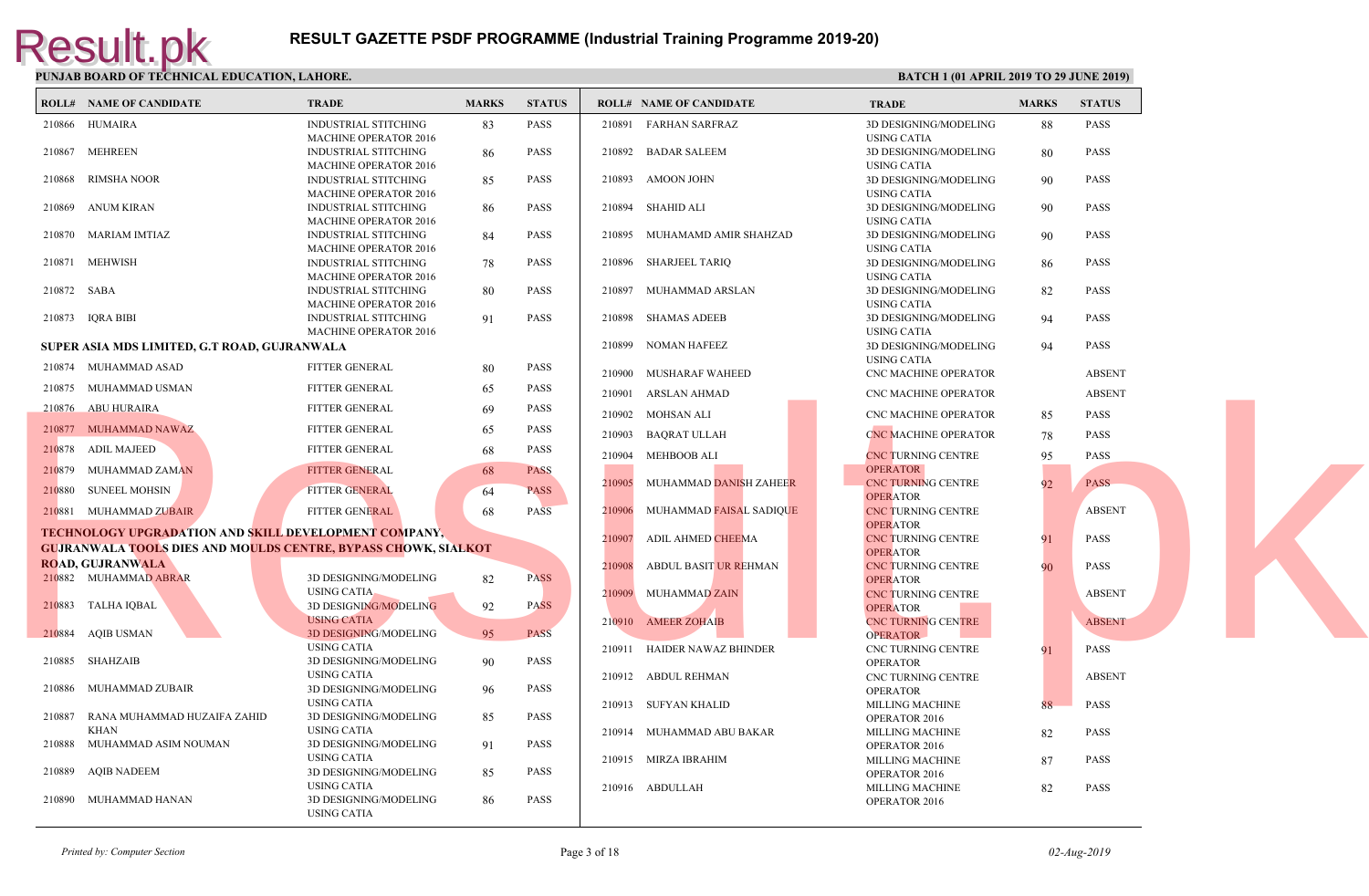|             | <b>ROLL# NAME OF CANDIDATE</b>                                      | <b>TRADE</b>                            | <b>MARKS</b> | <b>STATUS</b> | <b>ROLL# NAME OF CANDIDATE</b>                        | <b>TRAL</b>                 |
|-------------|---------------------------------------------------------------------|-----------------------------------------|--------------|---------------|-------------------------------------------------------|-----------------------------|
|             | 210917 HAMAD JUNAID                                                 | MILLING MACHINE                         | 92           | PASS          | 210946 MUHAMMAD UMAR                                  | <b>WELD</b>                 |
|             |                                                                     | OPERATOR 2016                           |              |               | 210947<br>INAM ULLAH                                  | WELD                        |
|             | 210918 HUSSNAIN AFZAL                                               | <b>MILLING MACHINE</b>                  | 84           | <b>PASS</b>   |                                                       |                             |
| 210919      | SHAHZAIB AHMAD                                                      | OPERATOR 2016<br><b>MILLING MACHINE</b> | 83           | <b>PASS</b>   | 210948<br>MUHAMMAD USMAN MEHER                        | <b>WELD</b>                 |
|             |                                                                     | OPERATOR 2016                           |              |               | 210949 SHAN JAVED                                     | WELD                        |
| 210920      | ZAIN UL HASSAN                                                      | MILLING MACHINE                         | 82           | <b>PASS</b>   | 210950<br>HAMZA TARIQ                                 | <b>WELD</b>                 |
|             |                                                                     | OPERATOR 2016                           |              |               | 210951<br>MUHAMMAD TAYYAB                             | <b>WELD</b>                 |
|             | 210921 AZADAR HUSSAIN                                               | MILLING MACHINE<br>OPERATOR 2016        | 85           | <b>PASS</b>   | 210952 FAISAL JHANGEER                                | WELD                        |
| 210922 MOIZ |                                                                     | <b>MILLING MACHINE</b>                  | 80           | <b>PASS</b>   | 210953<br>HASSAN RAZA                                 | WELD                        |
|             |                                                                     | OPERATOR 2016                           |              |               |                                                       |                             |
| 210923      | HUSSNAIN GULZAR                                                     | <b>MILLING MACHINE</b>                  | 82           | <b>PASS</b>   | 210954<br>DILAWAR HUSSAIN                             | <b>WELD</b>                 |
| 210924      | MUHAMMAD HAROON                                                     | OPERATOR 2016<br><b>MILLING MACHINE</b> | 83           | <b>PASS</b>   | 210955<br>MUHAMMAD AFZAAL                             | <b>WELD</b>                 |
|             |                                                                     | OPERATOR 2016                           |              |               | 210956<br>MUHAMMAD HUSSAIN                            | WELD                        |
| 210925      | USAMA IKRAM ULLAH SAHI                                              | <b>MILLING MACHINE</b>                  |              | <b>ABSENT</b> | MOHSIN ALI<br>210957                                  | <b>WELD</b>                 |
|             | 210926 ALI ASGHAR                                                   | OPERATOR 2016<br>MILLING MACHINE        |              | <b>ABSENT</b> | 210958<br>MUHAMMAD SARMAD AKHTAR                      | <b>WELD</b>                 |
|             |                                                                     | OPERATOR 2016                           |              |               |                                                       |                             |
|             | <b>THE STAR MUGHAL INDUSTRIES PVT. LTD., SHARIF PURA, G.T ROAD,</b> |                                         |              |               | 210959 AHMAD AFZAL                                    | WELD                        |
|             | <b>GUJRANWALA</b>                                                   |                                         |              |               | <b>CASTPRO ENGINEERING, 3219/270 IJP ROAD., ISLAM</b> |                             |
|             | 210927 UMAIR AHMAD                                                  | <b>TURNER 2016</b>                      | 78           | PASS          | 210960 MUHAMMAD AFFAQUE                               | <b>CNC M</b>                |
|             | 210928 MUHAMMAD SHEHROZ                                             | <b>TURNER 2016</b>                      | 78           | PASS          | <b>CHOHAN BEAUTY LINK, MARKAZ#3 I-10, ISLAMAB</b>     |                             |
|             | 210929 AQIB JAVED                                                   | <b>TURNER 2016</b>                      | 72           | <b>PASS</b>   | 210961 ULFAT SHAHEEN                                  | <b>GROO</b>                 |
|             | 210930 QASIM ALI                                                    | <b>TURNER 2016</b>                      | 72           | <b>PASS</b>   |                                                       | <b>ARTIS</b>                |
|             | 210931 SHOAIB QAYYUM KHAN                                           | <b>TURNER 2016</b>                      | 71           | <b>PASS</b>   | 210962 HINA LIAQAT                                    | <b>GROO</b><br><b>ARTIS</b> |
|             | 210932 MUHAMMAD MANNAN                                              | <b>TURNER 2016</b>                      | 70           | PASS          | 210963<br>HINA KHURSHID                               | <b>GROO</b>                 |
|             | 210933 MUHAMMAD HUSNAIN                                             | <b>TURNER 2016</b>                      | 69           | <b>PASS</b>   | 210964<br>SOBIA                                       | <b>ARTIS</b><br><b>GROO</b> |
|             | 210934 ZEESHAN SARFRAZ                                              | <b>TURNER 2016</b>                      | 71           | <b>PASS</b>   |                                                       | <b>ARTIS</b>                |
|             |                                                                     |                                         |              |               | 210965 NAYAB QADEER                                   | <b>GROO</b>                 |
|             | 210935 SYED MUHAMMAD IBN E HASSAN<br><b>GILLANI</b>                 | <b>TURNER 2016</b>                      | 73           | <b>PASS</b>   |                                                       | <b>ARTIS</b>                |
|             | 210936 SAAD AMIN                                                    | <b>TURNER 2016</b>                      | 72           | <b>PASS</b>   | 210966 SAMREEN RASHEED                                | <b>GROO</b><br><b>ARTIS</b> |
|             | 210937 MUHAMMAD SALMAN                                              | <b>TURNER 2016</b>                      | 71           | <b>PASS</b>   | 210967<br><b>SYEDA ZUBIA NAWAZ</b>                    | GROO                        |
| 210938      | MUHAMMAD ASAD RAZA                                                  | <b>TURNER 2016</b>                      | 68           | <b>PASS</b>   | 210968<br>IFRA AZHAR                                  | <b>ARTIS</b><br>GROO        |
| 210939      | AWAIS NAZIR                                                         | <b>TURNER 2016</b>                      | 73           | <b>PASS</b>   |                                                       | <b>ARTIS</b>                |
| 210940      | SALMAN AHMAD                                                        | <b>TURNER 2016</b>                      | 71           | <b>PASS</b>   | 210969<br>SHEHLA RASHEED                              | GROO                        |
| 210941      | ADEEL MEHMOOD                                                       | <b>TURNER 2016</b>                      | 67           | <b>PASS</b>   | 210970 SIBGHA FAROOQ                                  | <b>ARTIS</b><br><b>GROO</b> |
| 210942      | RANA FAIZAN YAQOOB                                                  | <b>TURNER 2016</b>                      | 71           | <b>PASS</b>   |                                                       | <b>ARTIS</b>                |
|             |                                                                     |                                         |              |               | WAJEEHA YOUSAF<br>210971                              | GROO<br><b>ARTIS</b>        |
| 210943      | MUZZAM AHMAD                                                        | WELDER                                  | 83           | <b>PASS</b>   | 210972 FARIHA ZAHID                                   | <b>GROO</b>                 |
|             | 210944 MUHAMMAD YASEEN                                              | WELDER                                  | 78           | <b>PASS</b>   |                                                       | <b>ARTIS</b>                |
|             | 210945 ABU HURARA                                                   | WELDER                                  | 78           | <b>PASS</b>   |                                                       |                             |
|             |                                                                     |                                         |              |               |                                                       |                             |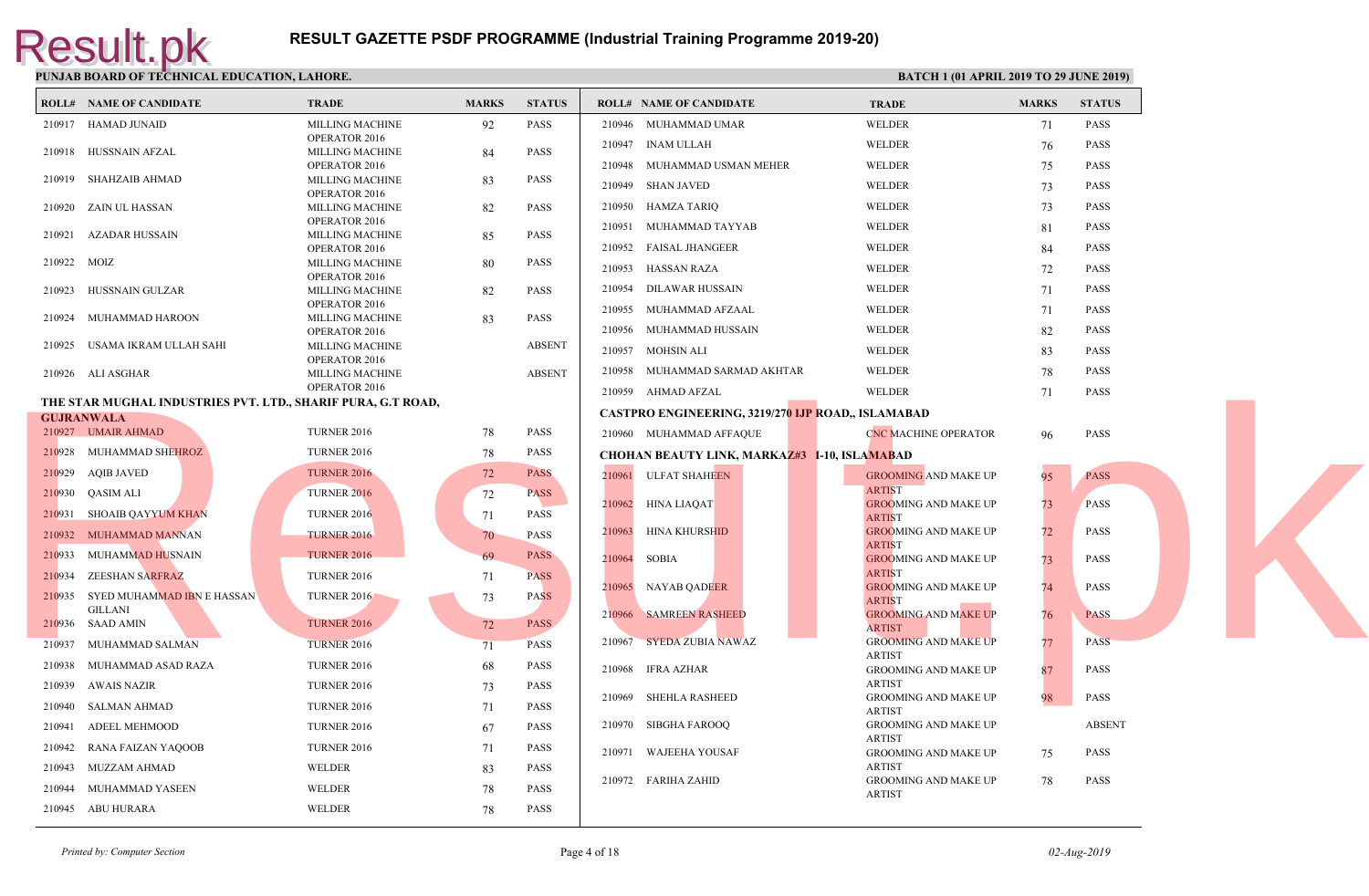|              | <b>ROLL# NAME OF CANDIDATE</b> | <b>TRADE</b>                                              | <b>MARKS</b> | <b>STATUS</b> |        | <b>ROLL# NAME OF CANDIDATE</b>                  | <b>TRAL</b>                 |
|--------------|--------------------------------|-----------------------------------------------------------|--------------|---------------|--------|-------------------------------------------------|-----------------------------|
|              | 210973 ADAN ARIF               | <b>GROOMING AND MAKE UP</b>                               | 80           | PASS          |        | 210997 SUMAIRA KHIZAR                           | FABRI                       |
|              |                                | ARTIST                                                    |              |               |        |                                                 | 2016                        |
|              | 210974 SARIHA ZAHID            | <b>GROOMING AND MAKE UP</b><br><b>ARTIST</b>              | -80          | <b>PASS</b>   |        | 210998 SURRIYA BIBI                             | FABRI<br>2016               |
|              | 210975 ASMA ARBAB              | <b>GROOMING AND MAKE UP</b>                               | 85           | <b>PASS</b>   | 210999 | TAHIRA YASMEEN                                  | FABRI                       |
|              |                                | <b>ARTIST</b>                                             |              |               |        |                                                 | 2016                        |
|              | 210976 MARYAM HUSSAIN          | <b>GROOMING AND MAKE UP</b>                               | 85           | PASS          |        | 211000 RIMSHA SAHAR                             | <b>FABRI</b>                |
|              |                                | <b>ARTIST</b>                                             |              |               |        |                                                 | 2016                        |
|              | 210977 SIDRA NAWAZ             | <b>GROOMING AND MAKE UP</b>                               | 90           | <b>PASS</b>   |        | 211001 TAHIRA YASMEEN                           | <b>FABRI</b>                |
|              |                                | <b>ARTIST</b>                                             |              |               |        |                                                 | 2016                        |
|              | 210978 SANA SATTAR             | <b>GROOMING AND MAKE UP</b>                               | 71           | PASS          |        | 211002 SADIA SULEMAN                            | <b>FABRI</b>                |
|              |                                | <b>ARTIST</b>                                             |              | <b>PASS</b>   |        |                                                 | 2016<br><b>FABRI</b>        |
|              | 210979 FATIMA GHAYYUR          | <b>GROOMING AND MAKE UP</b><br><b>ARTIST</b>              | 80           |               |        | 211003 HAMEED BIBI                              | 2016                        |
|              | 210980 ZAINAB SADIQUI          | GROOMING AND MAKE UP                                      | 88           | <b>PASS</b>   |        | 211004 MISBAH RASHEED                           | <b>FABRI</b>                |
|              |                                | <b>ARTIST</b>                                             |              |               |        |                                                 | 2016                        |
|              |                                | KABIR ENTERPRISES, FAISAL COLONY KHANEWAL ROAD, KABIRWALA |              |               |        | 211005 MUSARAT RASHEED                          | <b>FABRI</b>                |
|              |                                |                                                           |              |               |        |                                                 | 2016                        |
|              | 210981 ABIDA PARVEEN           | <b>FABRIC CUTTING EXPERT</b><br>2016                      | 79           | PASS          |        | 211006 NAZIA NAZ                                | <b>INDUS</b>                |
|              | 210982 ALIYA NOREEN            | <b>FABRIC CUTTING EXPERT</b>                              | 78           | PASS          |        |                                                 | <b>MACH</b>                 |
|              |                                | 2016                                                      |              |               |        | 211007 ASIA PARVEEN                             | <b>INDUS</b>                |
|              | 210983 AQSA OMAR               | FABRIC CUTTING EXPERT                                     | 70           | PASS          |        |                                                 | <b>MACH</b>                 |
|              |                                | 2016                                                      |              |               |        | 211008 AYESHA BIBI                              | <b>INDUS</b><br><b>MACH</b> |
|              | 210984 FARHAT BIBI             | FABRIC CUTTING EXPERT                                     | 80           | <b>PASS</b>   |        | 211009 FEHMINA NAZ                              | <b>INDUS</b>                |
|              |                                | 2016                                                      |              |               |        |                                                 | <b>MACH</b>                 |
|              | 210985 GULSHAN NOOR            | <b>FABRIC CUTTING EXPERT</b>                              | 77           | <b>PASS</b>   |        | 211010 HUMAIRA                                  | <b>INDUS</b>                |
|              |                                | 2016                                                      |              |               |        |                                                 | MACE                        |
|              | 210986 LARAIB QURAT UL AIN     | <b>FABRIC CUTTING EXPERT</b>                              | 84           | <b>PASS</b>   |        | 211011 JAVERIA YAQOOB                           | <b>INDUS</b>                |
|              |                                | 2016                                                      |              |               |        |                                                 | <b>MACF</b>                 |
|              | 210987 MEHWISH IRAM            | <b>FABRIC CUTTING EXPERT</b><br>2016                      | 86           | PASS          |        | 211012 KHADIJA AFZAL                            | <b>INDUS</b>                |
|              | 210988 NAGINA BIBI             | <b>FABRIC CUTTING EXPERT</b>                              | 75           | <b>PASS</b>   |        |                                                 | <b>MACE</b>                 |
|              |                                | 2016                                                      |              |               |        | 211013 MARIA KANWAL                             | <b>INDUS</b>                |
|              | 210989 NAHEED MAI              | <b>FABRIC CUTTING EXPERT</b>                              | 76           | <b>PASS</b>   |        |                                                 | <b>MACF</b>                 |
|              |                                | 2016                                                      |              |               |        | 211014 MEMOONA AFZAL                            | <b>INDUS</b><br><b>MACH</b> |
|              | 210990 NAZISH IRAM             | <b>FABRIC CUTTING EXPERT</b>                              | 83           | <b>PASS</b>   |        | 211015 NAHEED MAI                               | <b>INDUS</b>                |
|              |                                | 2016                                                      |              |               |        |                                                 | <b>MACH</b>                 |
|              | 210991 PARVEEN BIBI            | <b>FABRIC CUTTING EXPERT</b>                              | 80           | <b>PASS</b>   |        | 211016 RUBAB BATOOL                             | <b>INDUS</b>                |
|              |                                | 2016                                                      |              |               |        |                                                 | <b>MACH</b>                 |
|              | 210992 RABIA ARIF              | <b>FABRIC CUTTING EXPERT</b>                              | 84           | <b>PASS</b>   |        | 211017 RUBINA AYUB                              | <b>INDUS</b>                |
|              |                                | 2016                                                      |              |               |        |                                                 | <b>MACH</b>                 |
|              | 210993 SAADIA                  | <b>FABRIC CUTTING EXPERT</b>                              | 83           | <b>PASS</b>   |        | 211018 SAIMA BIBI                               | <b>INDUS</b>                |
|              | 210994 SABA MUZAMIL            | 2016<br><b>FABRIC CUTTING EXPERT</b>                      | 79           | <b>PASS</b>   |        |                                                 | <b>MACH</b>                 |
|              |                                | 2016                                                      |              |               |        | 211019 SHABANA MULAZIM                          | <b>INDUS</b>                |
|              | 210995 SADAF BIBI              | <b>FABRIC CUTTING EXPERT</b>                              | 82           | <b>PASS</b>   |        |                                                 | <b>MACH</b>                 |
|              |                                | 2016                                                      |              |               |        | 211020 IQRA ALTAF                               | <b>INDUS</b>                |
| 210996 SONIA |                                | <b>FABRIC CUTTING EXPERT</b>                              | 84           | <b>PASS</b>   |        |                                                 | <b>MACH</b>                 |
|              |                                | 2016                                                      |              |               |        | H. NIZAM DIN & SONS (PRIVATE) LIMITED, 34 KM FI |                             |
|              |                                |                                                           |              |               |        | <b>RAM STOP, LAHORE</b>                         |                             |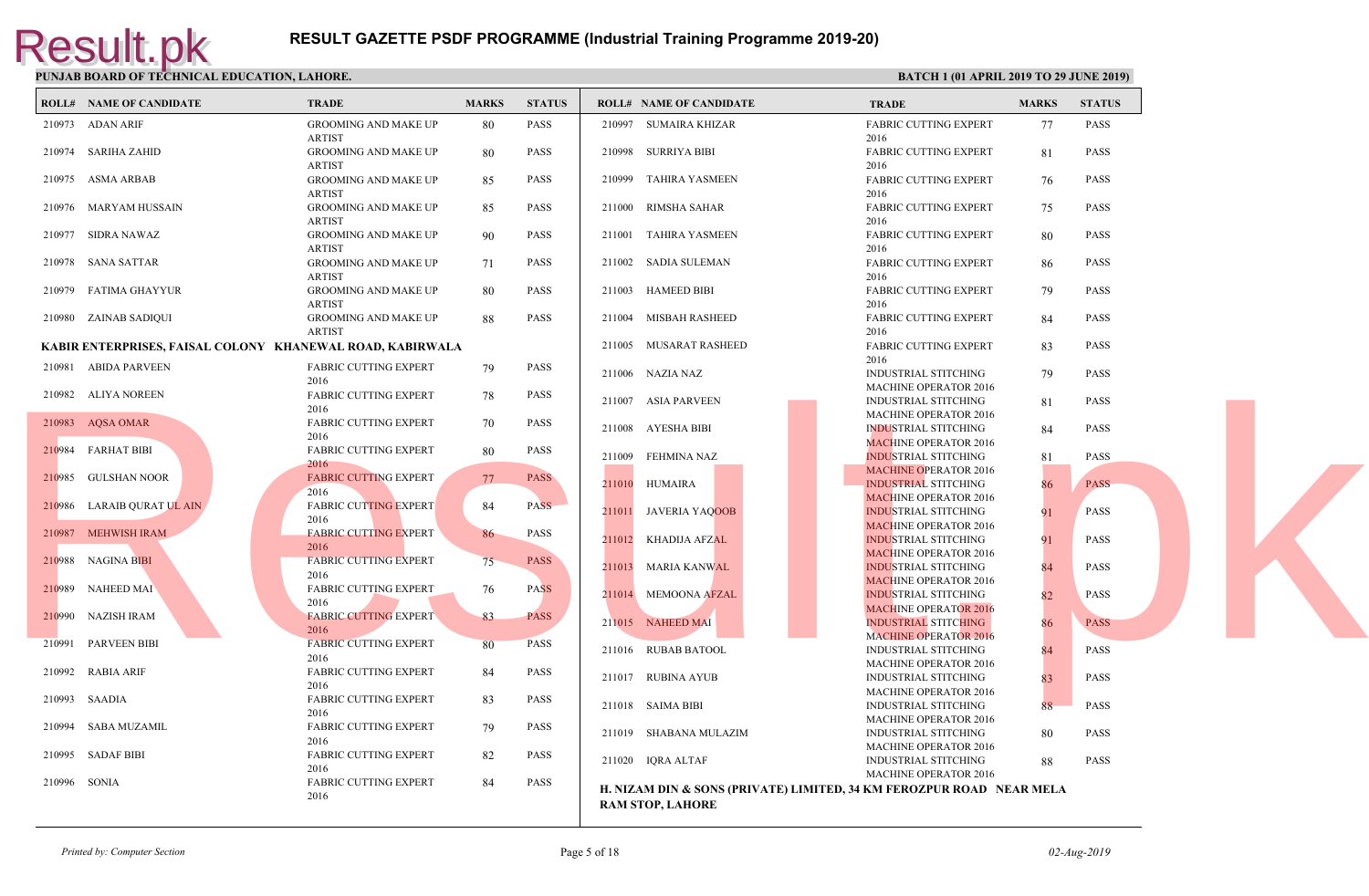| <b>ROLL# NAME OF CANDIDATE</b> | TRADE                                                       | <b>MARKS</b> | <b>STATUS</b> |        | <b>ROLL# NAME OF CANDIDATE</b>                                           | <b>TRAL</b>                 |
|--------------------------------|-------------------------------------------------------------|--------------|---------------|--------|--------------------------------------------------------------------------|-----------------------------|
| 211021 HAFIZA MAFIA            | <b>FABRIC CUTTING EXPERT</b>                                | 70           | PASS          |        | 211046 ASAD RAZA                                                         | <b>INDUS</b>                |
| 211022 MUHAMMAD ZAHEER         | 2016<br><b>FABRIC CUTTING EXPERT</b>                        | 71           | <b>PASS</b>   |        | 211047 KHURAM SHAHZAD                                                    | <b>MACH</b><br><b>INDUS</b> |
| 211023 ABDUL MOEED             | 2016<br><b>FABRIC CUTTING EXPERT</b>                        |              | <b>ABSENT</b> | 211048 | MUHAMMAD ZEESHAN                                                         | <b>MACH</b><br><b>INDUS</b> |
| 211024 SHAFQAT MEHMOOD         | 2016<br><b>FABRIC CUTTING EXPERT</b>                        | 68           | <b>PASS</b>   |        | 211049 SHAFQAT                                                           | <b>MACH</b><br><b>INDUS</b> |
| 211025 SOHAIL AHMAD            | 2016<br><b>FABRIC CUTTING EXPERT</b>                        | 78           | <b>PASS</b>   |        | 211050 MUZAMAL ABID                                                      | <b>MACH</b><br><b>INDUS</b> |
| 211026 MUHAMMAD WAQAS YASEEN   | 2016<br>FABRIC CUTTING EXPERT                               |              | <b>ABSENT</b> |        | 211051 MUBARAK ALI                                                       | <b>MACH</b><br><b>INDUS</b> |
| 211027 MUHAMMAD ASLAM          | 2016<br>FABRIC CUTTING EXPERT                               | 83           | <b>PASS</b>   |        | 211052 MUHAMMAD TAYYAB                                                   | <b>MACH</b><br><b>INDUS</b> |
| 211028 BILAL HASSAN            | 2016<br><b>FABRIC CUTTING EXPERT</b>                        | 67           | <b>PASS</b>   |        | 211053 SHAHZAD ALI                                                       | <b>MACH</b><br><b>INDUS</b> |
| 211029 KIRAN                   | 2016<br><b>FABRIC CUTTING EXPERT</b>                        | 92           | <b>PASS</b>   |        | 211054 MUHAMMAD WAQAS                                                    | <b>MACH</b><br><b>INDUS</b> |
| 211030 ZAFAR IQBAL             | 2016<br><b>FABRIC CUTTING EXPERT</b>                        |              | <b>ABSENT</b> |        | 211055 SHAHZAD AHMAD                                                     | <b>MACH</b><br><b>INDUS</b> |
| 211031 ASIF SIDDIQUE           | 2016<br><b>FABRIC CUTTING EXPERT</b>                        | 60           | <b>PASS</b>   |        | 211056 ABDUL AZEEM                                                       | <b>MACH</b><br><b>INDUS</b> |
|                                | 2016                                                        |              | <b>ABSENT</b> |        |                                                                          | <b>MACH</b><br><b>INDUS</b> |
| 211032 MUHAMMAD FAISAL         | FABRIC CUTTING EXPERT<br>2016                               |              |               |        | 211057 SAJID ALI                                                         | <b>MACH</b>                 |
| 211033 AMIR ALI                | <b>FABRIC CUTTING EXPERT</b><br>2016                        | 74           | <b>PASS</b>   |        | 211058 MUHAMMAD USAMA                                                    | <b>INDUS</b><br><b>MACH</b> |
| 211034 MUHAMMAD HASSNAIN ABBAS | <b>FABRIC CUTTING EXPERT</b><br>2016                        | 68           | <b>PASS</b>   |        | 211059 MUHAMMAD BASHARAT ALI                                             | <b>INDUS</b><br><b>MACE</b> |
| 211035 WAQAR ISHAQ             | <b>FABRIC CUTTING EXPERT</b><br>2016                        | 70           | <b>PASS</b>   |        | 211060 MUHAMMAD AMJAD                                                    | <b>INDUS</b><br><b>MACE</b> |
| 211036 MUHAMMAD AKRAM          | <b>FABRIC CUTTING EXPERT</b><br>2016                        | 69           | <b>PASS</b>   |        | 211061 SHAN SHOUKAT                                                      | <b>INDUS</b><br><b>MACE</b> |
| 211037 AZHAR IQBAL             | FABRIC CUTTING EXPERT<br>2016                               | 73           | <b>PASS</b>   |        | 211062 MUHAMMAD IRFAN                                                    | <b>INDUS</b><br><b>MACF</b> |
| 211038 NASIR ALI               | <b>FABRIC CUTTING EXPERT</b><br>2016                        | 66           | <b>PASS</b>   |        | 211063 WASEEM AKRAM                                                      | <b>INDUS</b><br><b>MACH</b> |
| 211039 DAIRAL                  | <b>FABRIC CUTTING EXPERT</b><br>2016                        | 64           | <b>PASS</b>   |        | 211064 MIRZA ADEEL BAIG                                                  | <b>INDUS</b><br><b>MACH</b> |
| 211040 MUHAMMAD TANVEER        | <b>FABRIC CUTTING EXPERT</b><br>2016                        | 73           | PASS          |        | IKAN ENGINEERING SERVICES PVT. LTD., 34-KM MU<br><b>BHATTIAN, LAHORE</b> |                             |
| 211041 YASIR AKHTAR            | <b>FABRIC CUTTING EXPERT</b><br>2016                        |              | <b>ABSENT</b> |        | 211065 USAMA HABIB KHOKHAR                                               | <b>AUTO</b>                 |
| 211042 ZUBAIR ANWAR            | <b>FABRIC CUTTING EXPERT</b><br>2016                        |              | <b>ABSENT</b> |        | 211066 ASAD WAQAR BHATTI                                                 | <b>AUTO</b>                 |
| 211043 ABDUL MAJEED            | <b>INDUSTRIAL STITCHING</b><br><b>MACHINE OPERATOR 2016</b> | 90           | <b>PASS</b>   | 211067 | AZIZ UR REHMAN BHATTI<br>211068 MUDASSAR FAROOQ                          | <b>AUTO</b><br><b>AUTO</b>  |
| 211044 NAVEED SHOUKAT          | INDUSTRIAL STITCHING                                        | 75           | PASS          | 211069 | MUHAMMAD UMAIR                                                           | <b>AUTO</b>                 |
| 211045 GHULAM SABIR            | MACHINE OPERATOR 2016<br><b>INDUSTRIAL STITCHING</b>        | 80           | <b>PASS</b>   |        | 211070 MUHAMMAD ISHFAQ SARWAR                                            | <b>AUTO</b>                 |
|                                | <b>MACHINE OPERATOR 2016</b>                                |              |               |        | 211071 ANSAR ABBAS                                                       | <b>AUTO</b>                 |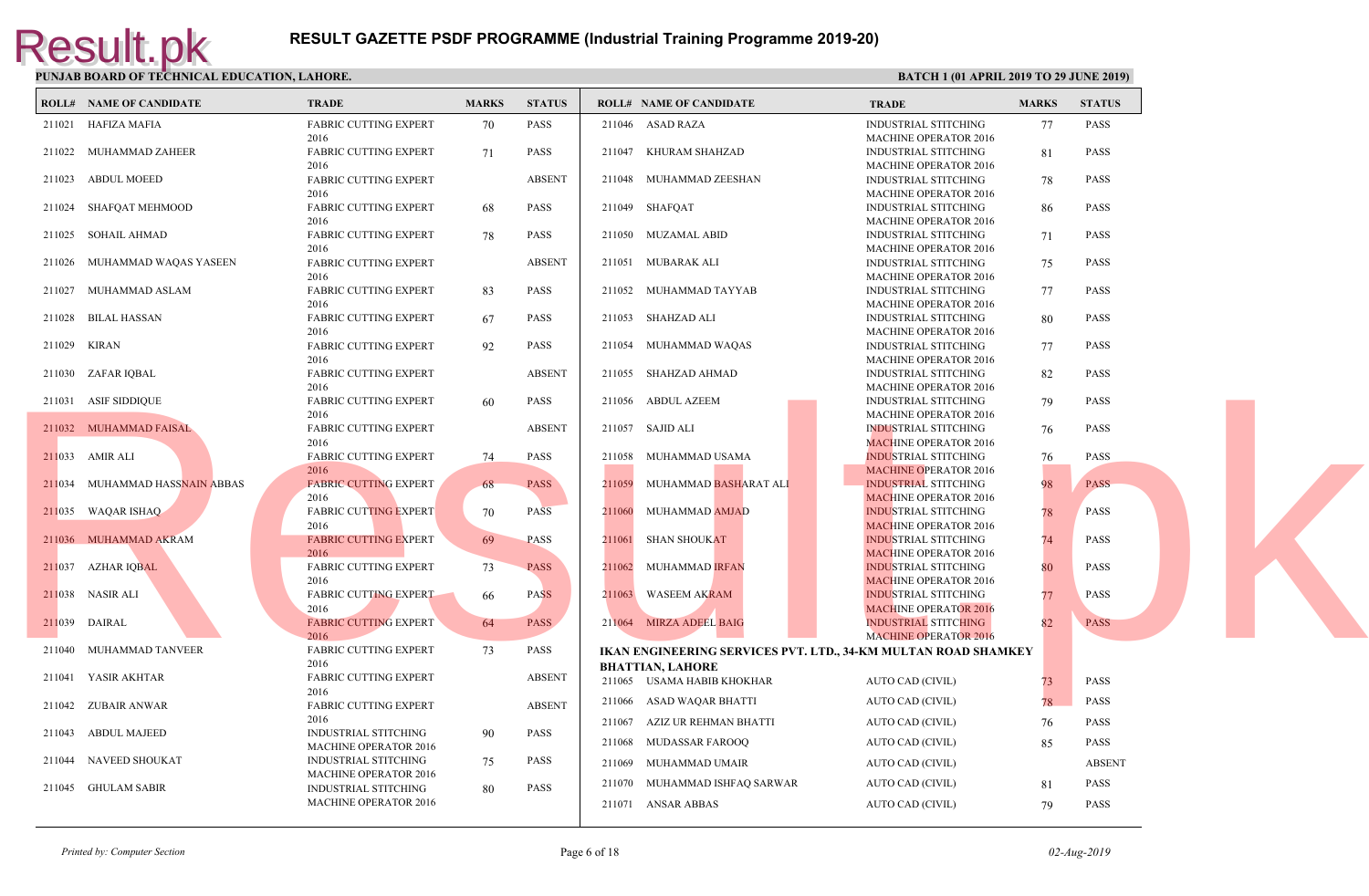|        | <b>ROLL# NAME OF CANDIDATE</b>                                            | TRADE                                 | <b>MARKS</b> | <b>STATUS</b> |        | <b>ROLL# NAME OF CANDIDATE</b> | <b>TRAL</b>                 |
|--------|---------------------------------------------------------------------------|---------------------------------------|--------------|---------------|--------|--------------------------------|-----------------------------|
|        | 211072 NASIR ABBAS                                                        | AUTO CAD (CIVIL)                      | 76           | PASS          |        | 211102 KAMRAN KHAN             | CNC <sub>N</sub>            |
|        | 211073 MUHAMMAD ADNAN                                                     | AUTO CAD (CIVIL)                      | 87           | <b>PASS</b>   |        | 211103 ABDUR REHMAN            | CNC <sub>N</sub>            |
|        | 211074 AWAIS NASEER                                                       | AUTO CAD (CIVIL)                      | 79           | <b>PASS</b>   |        | 211104 NAEEM ASHRAF            | CNC <sub>N</sub>            |
|        | 211075 REHMAN RAFIQUE SHAKIR                                              | AUTO CAD (CIVIL)                      | 78           | PASS          |        | 211105 YASIR                   | CNC <sub>N</sub>            |
|        | 211076 ABDUL REHMAN                                                       | <b>INDUSTRIAL ELECTRICIAN</b>         | 92           | <b>PASS</b>   | 211106 | WAQAS MAHMOOD                  | CNC <sub>N</sub>            |
|        | 211077 MUHAMMAD SAQLAIN                                                   | 2016<br>INDUSTRIAL ELECTRICIAN        | 87           | <b>PASS</b>   |        | 211107 LEH RASAB ARSHAD        | CNC <sub>N</sub>            |
|        |                                                                           | 2016                                  |              |               | 211108 | JUNAID AKRAM                   | CNC <sub>N</sub>            |
|        | 211078 MUHAMMAD AFAQ                                                      | <b>INDUSTRIAL ELECTRICIAN</b><br>2016 | 88           | <b>PASS</b>   | 211109 | MAZHAR GHAFOOR                 | CNC <sub>N</sub>            |
|        | 211079 MEKAEEL JAVED                                                      | <b>INDUSTRIAL ELECTRICIAN</b>         | 85           | <b>PASS</b>   |        | 211110 MUHAMMAD AWAIS TARIQ    | CNC <sub>N</sub>            |
| 211080 | ABID ALI                                                                  | 2016<br>INDUSTRIAL ELECTRICIAN        | 78           | <b>PASS</b>   |        | 211111 SHAHEER UL HASSAN       | CNC <sub>N</sub>            |
|        |                                                                           | 2016                                  |              |               |        | 211112 MUHAMMAD SHEHZAD        | CNC <sub>N</sub>            |
| 211081 | MUHAMMAD SALEEM                                                           | <b>INDUSTRIAL ELECTRICIAN</b><br>2016 | 80           | <b>PASS</b>   |        | 211113 JAWAD NAZIR             | CNC <sub>N</sub>            |
|        | 211082 MUHAMMAD RIZWAN                                                    | INDUSTRIAL ELECTRICIAN                |              | <b>ABSENT</b> |        | 211114 MUHAMMAD ARIF           | CNC <sub>N</sub>            |
|        | 211083 MUHAMMAD KALEEM                                                    | 2016<br><b>INDUSTRIAL ELECTRICIAN</b> | 86           | <b>PASS</b>   |        | 211115 SHAHZAIB IQBAL          | CNC <sub>N</sub>            |
|        |                                                                           | 2016                                  |              |               |        | 211116 SYED ZOHAIB UL HASSAN   | <b>MOLD</b>                 |
|        | 211084 AFTAB AKRAM                                                        | PIPE & PLATE FABRICATOR               | 85           | <b>PASS</b>   |        | 211117 AFZAL ANWAR             | <b>TECHI</b><br><b>MOLD</b> |
|        | 211085 ALI HASNAIN                                                        | PIPE & PLATE FABRICATOR               | 79           | PASS          |        |                                | <b>TECHI</b>                |
|        | 211086 MUHAMMAD AFZAL                                                     | PIPE & PLATE FABRICATOR               | 81           | <b>PASS</b>   |        | 211118 AZMAT ALI               | <b>MOLD</b><br><b>TECHN</b> |
|        | 211087 HAFIZ MUHAMMAD ARSLAN                                              | PIPE & PLATE FABRICATOR               | 86           | <b>PASS</b>   |        | 211119 MUHAMMAD SALEEM         | <b>MOLD</b>                 |
|        | 211088 SAMI UL HAQ                                                        | PIPE & PLATE FABRICATOR               |              | <b>ABSENT</b> |        | 211120 MUHAMMAD ANAS FAROOQ    | <b>TECHI</b><br><b>MOLD</b> |
|        | 211089 MUHAMMAD TAHIR YAR                                                 | PIPE & PLATE FABRICATOR               |              | <b>ABSENT</b> |        |                                | <b>TECHI</b>                |
|        | 211090 MUHAMMAD OSAMA BALOACH                                             | PIPE & PLATE FABRICATOR               | 82           | <b>PASS</b>   |        | 211121 MUHAMMAD AHTESHAM       | <b>MOLD</b><br><b>TECHI</b> |
|        | <b>INFINITY ENGINEERING (PVT) LTD, 13KM/18KM SHEIKHUPURA ROAD, LAHORE</b> |                                       |              |               |        | 211122 MUHAMMAD JAMSHAID       | <b>MOLD</b>                 |
|        | 211091 MUAZZAM ALI                                                        | CNC MACHINE OPERATOR                  | 89           | <b>PASS</b>   |        | 211123 USMAN GHOURI            | <b>TECHI</b><br><b>MOLD</b> |
|        | 211092 MUHAMMAD RAMZAN                                                    | <b>CNC MACHINE OPERATOR</b>           | 88           | <b>PASS</b>   |        |                                | <b>TECHN</b>                |
|        | 211093 CHAUDHARY MUHAMMAD ARBAB<br><b>MAJEED</b>                          | <b>CNC MACHINE OPERATOR</b>           | 89           | <b>PASS</b>   |        | 211124 MUHAMMAD RUMAMA         | <b>MOLD</b><br><b>TECHN</b> |
|        | 211094 MUHAMMAD SHOAIB                                                    | CNC MACHINE OPERATOR                  | -89          | <b>PASS</b>   |        | 211125 ABDUL REHMAN GHANI      | <b>MOLD</b>                 |
| 211095 | MUHAMMAD SHIRAZ                                                           | CNC MACHINE OPERATOR                  | 91           | <b>PASS</b>   |        | 211126 ABAID ULLAH ARIF        | <b>TECHN</b><br><b>MOLD</b> |
|        | 211096 ZAID YOUSAF                                                        | CNC MACHINE OPERATOR                  | 87           | <b>PASS</b>   |        |                                | <b>TECHN</b>                |
| 211097 | SYED HAIDER ALI SHAH                                                      | CNC MACHINE OPERATOR                  | 89           | <b>PASS</b>   |        | 211127 WASEEM SHAHZAD KHAN     | <b>MOLD</b><br><b>TECHI</b> |
| 211098 | MUHAMMAD NATISH ALI                                                       | CNC MACHINE OPERATOR                  | 89           | <b>PASS</b>   |        | 211128 AHSAN UL HAQ            | <b>MOLD</b>                 |
|        | 211099 SIKANDAR IQBAL                                                     | CNC MACHINE OPERATOR                  | 91           | <b>PASS</b>   |        | 211129 MUHAMMAD HOZAIFA        | <b>TECHN</b><br><b>MOLD</b> |
| 211100 | HASNAIN ALI                                                               | CNC MACHINE OPERATOR                  | 89           | <b>PASS</b>   |        |                                | <b>TECHN</b>                |
|        | 211101 AHTSHAM SARFRAZ                                                    | <b>CNC MACHINE OPERATOR</b>           | 91           | <b>PASS</b>   |        | 211130 MUHAMMAD HAMZA          | <b>MOLD</b><br><b>TECHI</b> |
|        |                                                                           |                                       |              |               |        |                                |                             |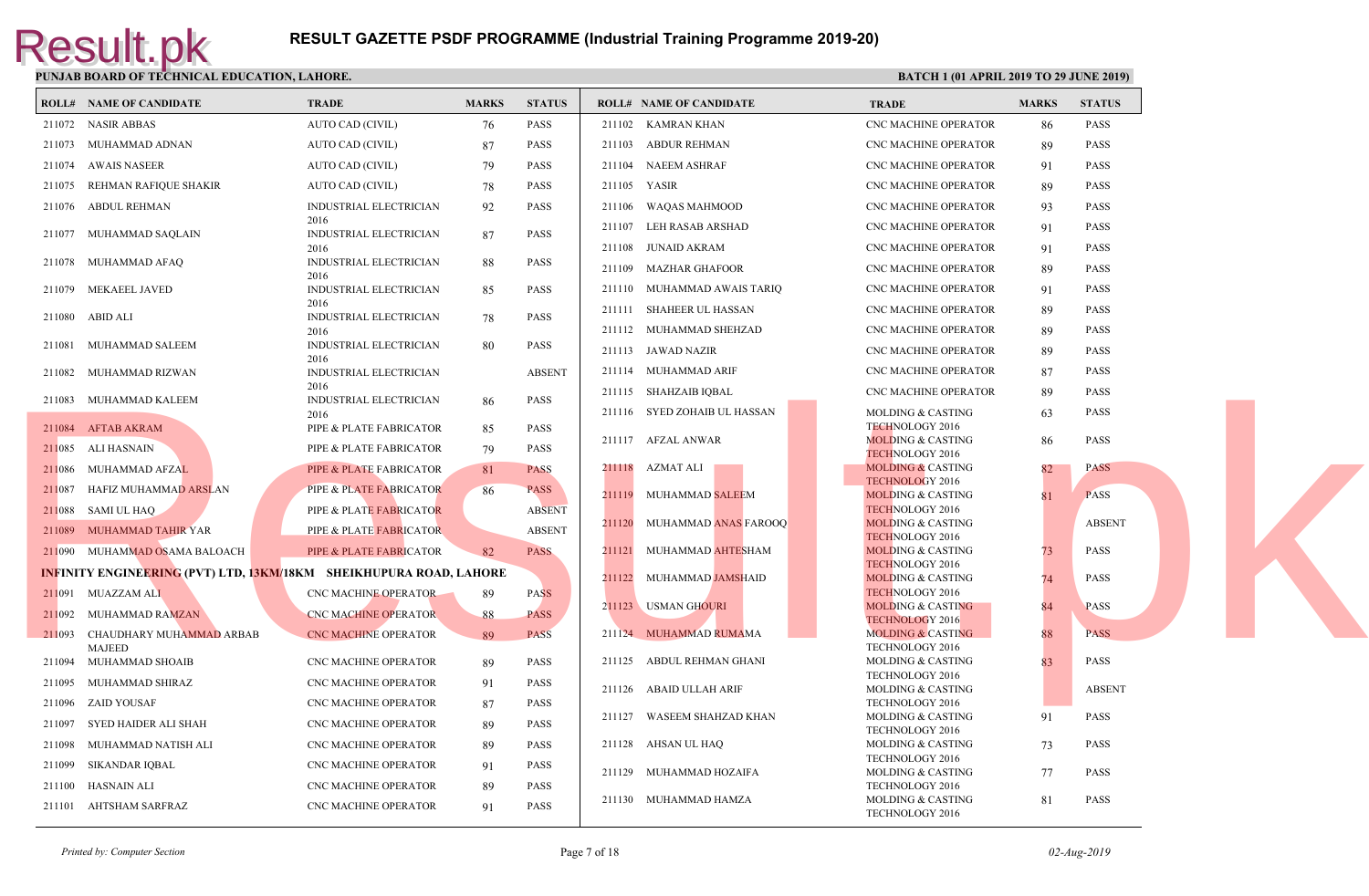|             | <b>ROLL# NAME OF CANDIDATE</b>                                              | <b>TRADE</b>                 | <b>MARKS</b> | <b>STATUS</b> |               | <b>ROLL# NAME OF CANDIDATE</b>                      | <b>TRAL</b>  |
|-------------|-----------------------------------------------------------------------------|------------------------------|--------------|---------------|---------------|-----------------------------------------------------|--------------|
|             | 211131 MOAZAM ALI                                                           | <b>MOLDING &amp; CASTING</b> | 86           | PASS          |               | 211154 LELA KAINAT                                  | <b>INDUS</b> |
|             |                                                                             | TECHNOLOGY 2016              |              |               |               |                                                     | <b>MACH</b>  |
|             | 211132 MUHAMMAD UMAR                                                        | <b>MOLDING &amp; CASTING</b> | 82           | <b>PASS</b>   |               | 211155 AMINA MEMONA                                 | <b>INDUS</b> |
|             |                                                                             | TECHNOLOGY 2016              |              |               |               |                                                     | <b>MACH</b>  |
|             | 211133 HASEEB AHMAD                                                         | <b>MOLDING &amp; CASTING</b> | 64           | <b>PASS</b>   |               | 211156 MEHWISH PERVEEN                              | <b>INDUS</b> |
|             |                                                                             | TECHNOLOGY 2016              |              |               |               |                                                     | <b>MACH</b>  |
|             | 211134 MUHAMMAD ALI                                                         | <b>MOLDING &amp; CASTING</b> | 69           | <b>PASS</b>   | 211157 DUA    |                                                     | <b>INDUS</b> |
|             |                                                                             | TECHNOLOGY 2016              |              |               |               |                                                     | <b>MACH</b>  |
|             | 211135 MUHAMMAD ABBAS                                                       | <b>MOLDING &amp; CASTING</b> | 67           | <b>PASS</b>   | 211158        | WAKEELAN KAUSAR                                     | <b>INDUS</b> |
|             |                                                                             | TECHNOLOGY 2016              |              |               |               |                                                     | <b>MACH</b>  |
|             | 211136 ASAD IQBAL                                                           | MOLDING & CASTING            | 83           | <b>PASS</b>   |               | 211159 SONIA MUNWAR                                 | <b>INDUS</b> |
|             |                                                                             | TECHNOLOGY 2016              |              |               |               |                                                     | <b>MACH</b>  |
|             | 211137 MUHAMMAD SARFARAZ                                                    | MOLDING & CASTING            | 63           | <b>PASS</b>   |               | 211160 KUASAR PARVEEN                               | <b>INDUS</b> |
|             |                                                                             | TECHNOLOGY 2016              |              |               |               |                                                     | <b>MACH</b>  |
|             | 211138 MUHAMMAD RAMZAN                                                      | <b>MOLDING &amp; CASTING</b> | 84           | <b>PASS</b>   |               | 211161 SANIA JAVED                                  | <b>INDUS</b> |
|             |                                                                             | TECHNOLOGY 2016              |              |               |               |                                                     | <b>MACH</b>  |
|             | 211139 SHAHZAIB KHAN                                                        | <b>MOLDING &amp; CASTING</b> |              | <b>ABSENT</b> |               | 211162 ARZO SALAMAT                                 | <b>INDUS</b> |
|             |                                                                             | TECHNOLOGY 2016              |              |               |               |                                                     | <b>MACH</b>  |
|             | 211140 ABDUL HAMEED                                                         | <b>MOLDING &amp; CASTING</b> | 63           | <b>PASS</b>   |               | 211163 LUBNA SALAMAT                                | <b>INDUS</b> |
|             |                                                                             | TECHNOLOGY 2016              |              |               |               |                                                     | <b>MACH</b>  |
|             | 211141 MUHAMMAD QASIR                                                       | <b>MOLDING &amp; CASTING</b> | 65           | <b>PASS</b>   |               | 211164 TAHMINA SALEEM                               | <b>INDUS</b> |
|             |                                                                             | TECHNOLOGY 2016              |              |               |               |                                                     | <b>MACH</b>  |
|             | <b>INTERMARKET KNIT LIMITED, 120-S QUAID-E-AZAM INDUSTRIAL ESTATEKOT</b>    |                              |              |               |               | 211165 KIRAN AKBAR                                  | <b>INDUS</b> |
|             | <b>LAKHPAT, LAHORE</b>                                                      |                              |              |               |               |                                                     | <b>MACF</b>  |
|             | 211142 AQIB JAVED                                                           | <b>CIRCULAR KNITTING</b>     | 82           | <b>PASS</b>   |               | 211166 MEHAK                                        | <b>INDUS</b> |
|             |                                                                             | <b>MACHINE OPERATOR</b>      |              |               |               |                                                     | <b>MACH</b>  |
|             | 211143 SALEEM IQBAL                                                         | <b>CIRCULAR KNITTING</b>     | 88           | <b>PASS</b>   |               | 211167 KIRAN                                        | <b>INDUS</b> |
|             |                                                                             | <b>MACHINE OPERATOR</b>      |              |               |               |                                                     | <b>MACE</b>  |
|             | 211144 MUHAMMAD JAMEEL                                                      | <b>CIRCULAR KNITTING</b>     | 80           | <b>PASS</b>   |               | <b>SARENA TEXTILE INDUSTRIES (PRIVATE) LIMITED.</b> |              |
|             |                                                                             |                              |              |               | <b>LAHORE</b> |                                                     |              |
|             | 211145 MUHAMMAD ZEESHAN ANJUM                                               | <b>MACHINE OPERATOR</b>      |              | <b>PASS</b>   |               |                                                     | <b>INDUS</b> |
|             |                                                                             | <b>CIRCULAR KNITTING</b>     | 80           |               |               | 211168 SHUMAILA ISHAQ                               | <b>MACE</b>  |
|             |                                                                             | <b>MACHINE OPERATOR</b>      |              |               |               |                                                     |              |
|             | 211146 MUHAMMAD FARHAN                                                      | <b>CIRCULAR KNITTING</b>     | 85           | <b>PASS</b>   |               | 211169 NARMEEN                                      | <b>INDUS</b> |
|             |                                                                             | MACHINE OPERATOR             |              |               |               |                                                     | <b>MACF</b>  |
|             | <b>SAMAD RUBBER WORKS (PVT) LIMITED (APPAREL DIVISION), PLOT # 2, FIAZI</b> |                              |              |               |               | 211170 TANZEELA KANWAL                              | <b>INDUS</b> |
|             | <b>STREET, 21 KM FEROZPUR ROAD, LAHORE</b>                                  |                              |              |               |               |                                                     | <b>MACH</b>  |
|             | 211 <sup>147</sup> SHAMA                                                    | <b>INDUSTRIAL STITCHING</b>  | 100          | <b>PASS</b>   |               | 211171 AMARA                                        | <b>INDUS</b> |
|             |                                                                             | <b>MACHINE OPERATOR 2016</b> |              |               |               |                                                     | <b>MACH</b>  |
| 211148 ZARA |                                                                             | <b>INDUSTRIAL STITCHING</b>  | 100          | <b>PASS</b>   |               | 211172 SHEHNELA                                     | <b>INDUS</b> |
|             |                                                                             | MACHINE OPERATOR 2016        |              |               |               |                                                     | <b>MACH</b>  |
|             | 211149 SAMRA                                                                | <b>INDUSTRIAL STITCHING</b>  | 100          | PASS          |               | 211173 TAMSILA KANWAL                               | <b>INDUS</b> |
|             |                                                                             | <b>MACHINE OPERATOR 2016</b> |              |               |               |                                                     | <b>MACH</b>  |
|             | 211150 KOMAL NAZEER                                                         | <b>INDUSTRIAL STITCHING</b>  | 93           | PASS          |               | 211174 SOHA NASIR                                   | <b>INDUS</b> |
|             |                                                                             | <b>MACHINE OPERATOR 2016</b> |              |               |               |                                                     | <b>MACH</b>  |
| 211151 RUBY |                                                                             | INDUSTRIAL STITCHING         | 88           | <b>PASS</b>   |               | <b>SHAHKAM INDUSTRIES PVT LTD, 1 KM DEFENCE RQ</b>  |              |
|             |                                                                             | MACHINE OPERATOR 2016        |              |               |               | <b>ROAD, LAHORE</b>                                 |              |
|             | 211152 KANEEZ RUBAB                                                         | <b>INDUSTRIAL STITCHING</b>  | 100          | PASS          |               | 211175 NUMAN MASIH                                  | FABRI        |
|             |                                                                             | <b>MACHINE OPERATOR 2016</b> |              |               |               |                                                     | 2016         |
|             | 211153 MISBAH SABIR                                                         | <b>INDUSTRIAL STITCHING</b>  | 100          | <b>PASS</b>   |               | 211176 KAMRAN ASHRAF                                | <b>FABRI</b> |
|             |                                                                             | <b>MACHINE OPERATOR 2016</b> |              |               |               |                                                     | 2016         |
|             |                                                                             |                              |              |               |               |                                                     |              |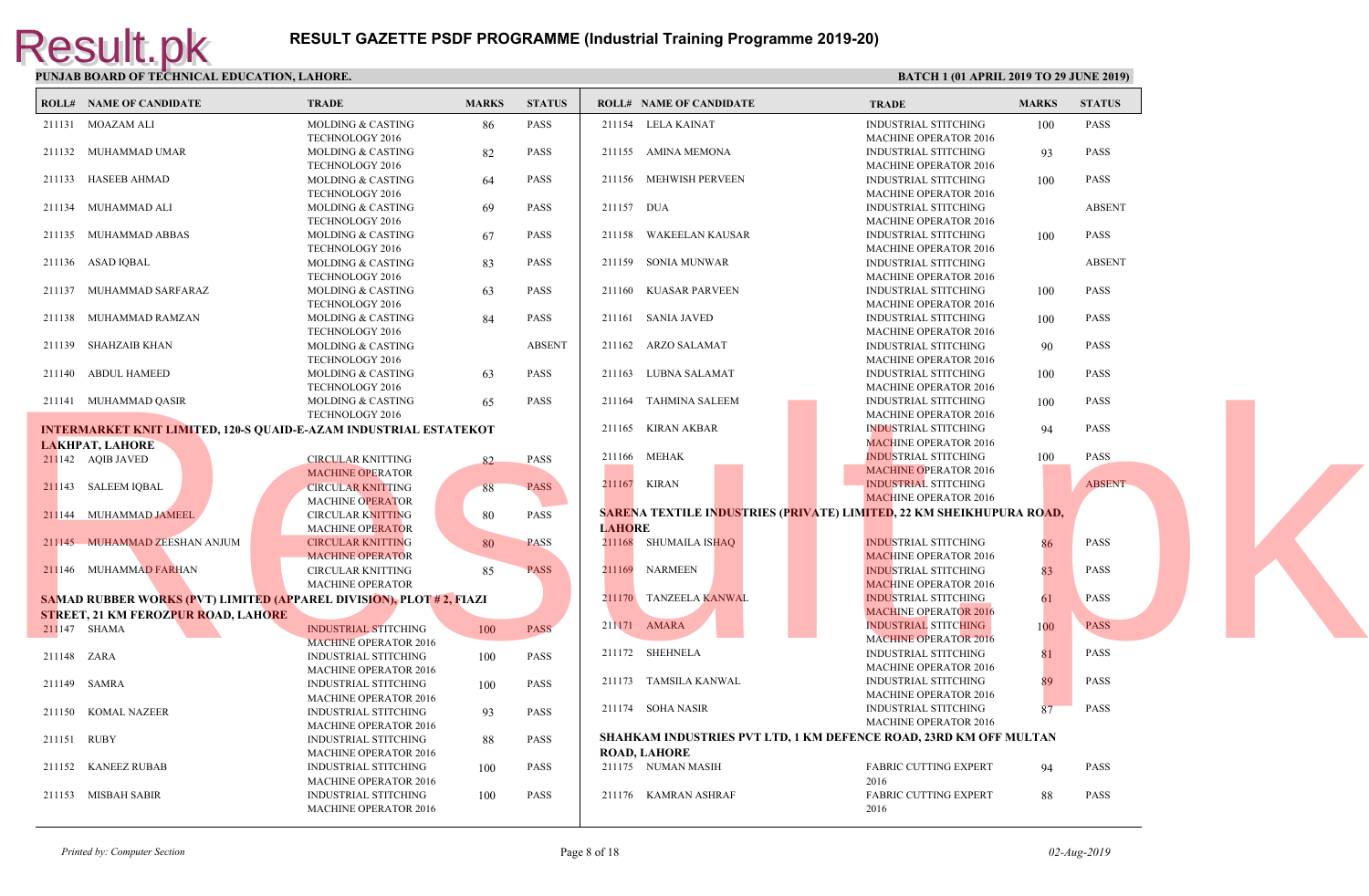|             | <b>ROLL# NAME OF CANDIDATE</b> | <b>TRADE</b>                                                | <b>MARKS</b> | <b>STATUS</b> | <b>ROLL# NAME OF CANDIDATE</b>               | <b>TRAL</b>  |
|-------------|--------------------------------|-------------------------------------------------------------|--------------|---------------|----------------------------------------------|--------------|
|             | 211177 MUZAMIL HUSSAIN         | <b>FABRIC CUTTING EXPERT</b>                                | 92           | <b>PASS</b>   | 211202 SAJIDA BIBI                           | <b>INDUS</b> |
|             |                                | 2016                                                        |              |               |                                              | <b>MACH</b>  |
|             | 211178 MUHAMMAD AWAIS          | <b>FABRIC CUTTING EXPERT</b>                                | 89           | <b>PASS</b>   | 211203 TAYYABA AWAIS                         | <b>INDUS</b> |
|             |                                | 2016                                                        |              |               |                                              | <b>MACH</b>  |
|             | 211179 MUHAMMAD ALI            | <b>FABRIC CUTTING EXPERT</b>                                | 91           | <b>PASS</b>   | 211204 IMRAN MASIH                           | <b>INDUS</b> |
|             |                                | 2016                                                        |              |               |                                              | <b>MACH</b>  |
|             | 211180 MUHAMMAD ABU BAKAR      | <b>INDUSTRIAL STITCHING</b>                                 | 97           | <b>PASS</b>   | ALLAWASAYA SPINNING MILLS (PRIVATE) LIMITEI  |              |
|             |                                | <b>MACHINE OPERATOR 2016</b>                                |              |               | <b>MALOOK, LODHRAN</b>                       |              |
|             | 211181 MUHAMMAD PARVAIZ        | <b>INDUSTRIAL STITCHING</b>                                 | 97           | <b>PASS</b>   | 211205 MUHAMMAD SAJID ADREES                 | <b>MOTO</b>  |
|             |                                | <b>MACHINE OPERATOR 2016</b>                                |              |               | 211206 SAJID HUSSAIN                         | <b>MOTO</b>  |
| 211182 RIAZ |                                | <b>INDUSTRIAL STITCHING</b>                                 | 91           | <b>PASS</b>   |                                              |              |
|             |                                | MACHINE OPERATOR 2016                                       |              |               | 211207 MUHAMMAD RAMZAN                       | <b>MOTO</b>  |
|             | 211183 MUHAMMAD ADIL           | <b>INDUSTRIAL STITCHING</b>                                 | 93           | PASS          | 211208 MUHAMMAD TANVEER                      | <b>MOTO</b>  |
|             |                                | <b>MACHINE OPERATOR 2016</b>                                |              |               |                                              |              |
|             | 211184 MUHAMMAD AMIN           | <b>INDUSTRIAL STITCHING</b>                                 | 98           | <b>PASS</b>   | 211209<br>MUHAMMAD NADEEM                    | <b>MOTO</b>  |
|             |                                | <b>MACHINE OPERATOR 2016</b>                                |              |               | 211210 HAFIZ MUHAMMAD TOQEER                 | <b>MOTO</b>  |
|             | 211185 JAVED MASIH             | INDUSTRIAL STITCHING                                        | 84           | <b>PASS</b>   |                                              |              |
|             |                                | <b>MACHINE OPERATOR 2016</b>                                |              |               | 211211 MUHAMMAD RASHID                       | <b>MOTO</b>  |
|             | 211186 SHAROON                 | <b>INDUSTRIAL STITCHING</b>                                 | 94           | <b>PASS</b>   | 211212 NASIR SALEEM                          | <b>MOTO</b>  |
|             |                                | MACHINE OPERATOR 2016                                       |              |               |                                              |              |
|             | 211187 ADEEL MASIEH            | <b>INDUSTRIAL STITCHING</b>                                 | 94           | <b>PASS</b>   | 211213 MUHAMMAD AKHTAR                       | <b>MOTO</b>  |
|             |                                | <b>MACHINE OPERATOR 2016</b>                                |              |               | 211214 MUHAMMAD FAISAL SAEED                 | <b>MOTO</b>  |
|             | 211188 SAIF ALI                | <b>INDUSTRIAL STITCHING</b>                                 | 91           | <b>PASS</b>   |                                              |              |
|             |                                | <b>MACHINE OPERATOR 2016</b>                                |              |               | 211215 SHAHID NAWAZ                          | <b>MOTC</b>  |
|             | 211189 SHAN ALI                | <b>INDUSTRIAL STITCHING</b>                                 | 98           | PASS          | 211216 MUHAMMAD NADEEM                       | <b>MOTO</b>  |
|             |                                | <b>MACHINE OPERATOR 2016</b>                                |              |               |                                              |              |
|             | 211190 SHAHZAD ALI             | <b>INDUSTRIAL STITCHING</b>                                 |              | <b>ABSENT</b> | 211217 MUHAMMAD ADNAN                        | <b>MOTO</b>  |
|             |                                | <b>MACHINE OPERATOR 2016</b>                                |              |               | 211218<br><b>GHAZANFAR SHABBIR</b>           | <b>MOTO</b>  |
|             | 211191 SHAHID ALI              | <b>INDUSTRIAL STITCHING</b>                                 | 90           | <b>PASS</b>   |                                              |              |
|             |                                | <b>MACHINE OPERATOR 2016</b>                                |              |               | <b>MUHAMMAD WARIS</b><br>211219              | <b>MOTO</b>  |
|             | 211192 MUHAMMAD IBRAR          | <b>INDUSTRIAL STITCHING</b>                                 | 87           | <b>PASS</b>   | 211220<br>MUHAMMAD ADNAN                     | <b>MOTO</b>  |
|             |                                | <b>MACHINE OPERATOR 2016</b>                                |              |               |                                              |              |
|             | 211193 SAJID ALI               | <b>INDUSTRIAL STITCHING</b>                                 | 91           | <b>PASS</b>   | 211221 SHARAFAT ALI                          | <b>MOTO</b>  |
|             | 211194 ATIF MANZOOR            | <b>MACHINE OPERATOR 2016</b><br><b>INDUSTRIAL STITCHING</b> |              | <b>PASS</b>   | 211222 MUHAMMAD SAJID                        | <b>MOTO</b>  |
|             |                                | <b>MACHINE OPERATOR 2016</b>                                | 93           |               | 211223 MUHAMMAD IMRAN                        | <b>MOTO</b>  |
|             | 211195 ALLAH WASAYA            | <b>INDUSTRIAL STITCHING</b>                                 | 86           | <b>PASS</b>   |                                              |              |
|             |                                | <b>MACHINE OPERATOR 2016</b>                                |              |               | 211224 MUHAMMAD ARIF                         | <b>MOTO</b>  |
|             | 211196 MUHAMMAD JAVED          | <b>INDUSTRIAL STITCHING</b>                                 |              | <b>PASS</b>   | 211225 MUHAMMAD AJAB GULL                    | <b>MOTO</b>  |
|             |                                | <b>MACHINE OPERATOR 2016</b>                                | 91           |               |                                              |              |
|             | 211197 JAVED                   | INDUSTRIAL STITCHING                                        |              | <b>PASS</b>   | 211226 MUHAMMAD EJAZ                         | <b>MOTO</b>  |
|             |                                | <b>MACHINE OPERATOR 2016</b>                                | 86           |               |                                              |              |
|             | 211198 SALMAN MASIH            | <b>INDUSTRIAL STITCHING</b>                                 | 93           | <b>PASS</b>   | BELL N TELL, 100 FOOTI ROAD 552-K BLOCK SHAH |              |
|             |                                | <b>MACHINE OPERATOR 2016</b>                                |              |               | <b>MULTAN</b>                                |              |
|             | 211199 SHEHNAZ BI BI           | INDUSTRIAL STITCHING                                        | 93           | <b>PASS</b>   | 211227 MUHAMMAD USMAN                        | <b>PROFE</b> |
|             |                                | MACHINE OPERATOR 2016                                       |              |               |                                              | <b>CHEF</b>  |
|             | 211200 TAYYAB AYUB             | <b>INDUSTRIAL STITCHING</b>                                 | 94           | <b>PASS</b>   | 211228 MUHAMMAD MUDASSIR                     | <b>PROFE</b> |
|             |                                | MACHINE OPERATOR 2016                                       |              |               |                                              | <b>CHEF</b>  |
|             | 211201 MUHAMMAD ASLAM          | <b>INDUSTRIAL STITCHING</b>                                 | 89           | <b>PASS</b>   | 211229 ADNAN SASDIQ                          | <b>PROFI</b> |
|             |                                | <b>MACHINE OPERATOR 2016</b>                                |              |               |                                              | <b>CHEF</b>  |
|             |                                |                                                             |              |               | 211230 MUHAMMAD ADEEL                        | <b>PROFE</b> |

CHEF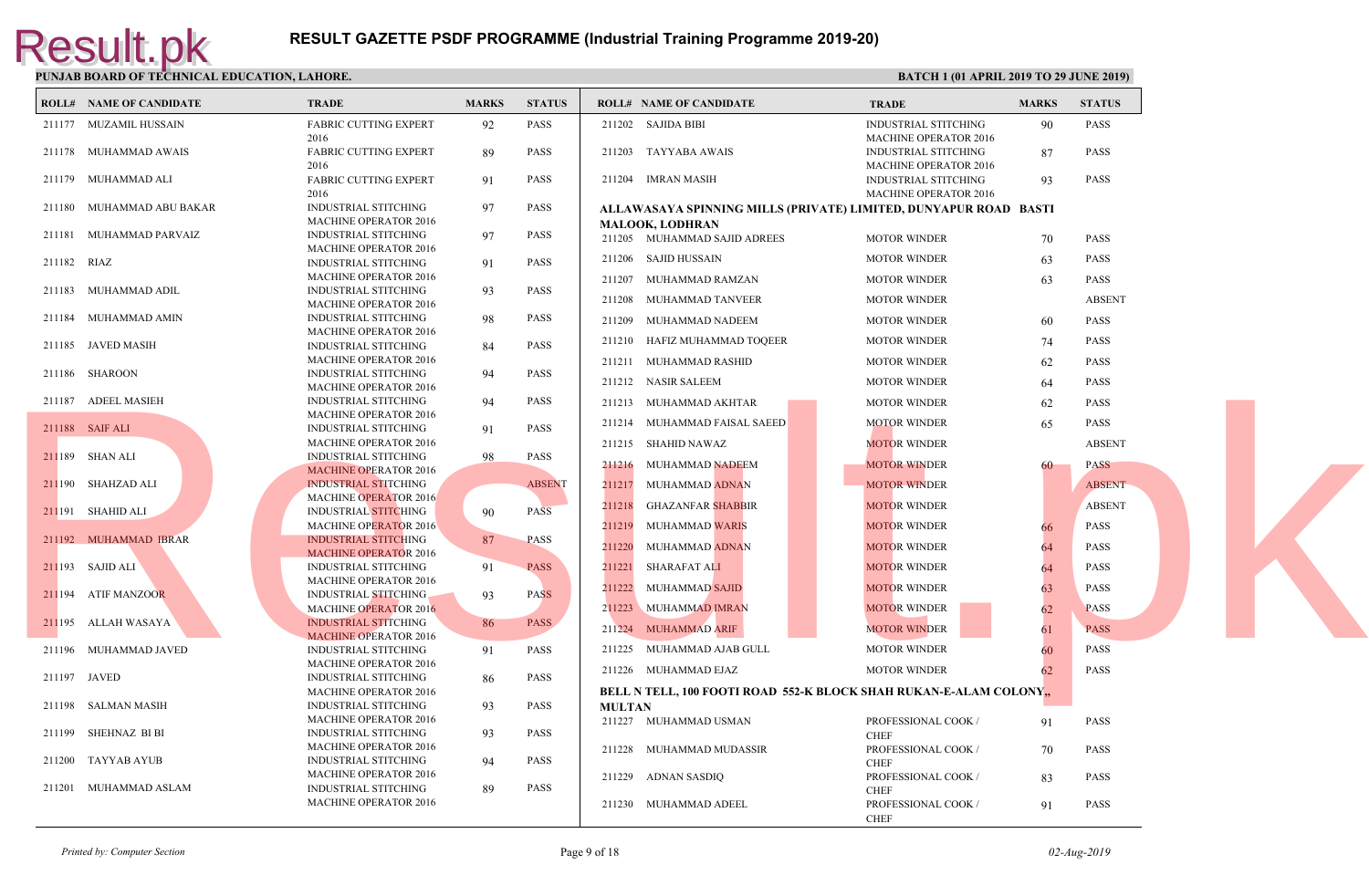| <b>ROLL# NAME OF CANDIDATE</b> | TRADE                                      | <b>MARKS</b> | <b>STATUS</b> | <b>ROLL# NAME OF CANDIDATE</b>                    | <b>TRAD</b>                                |
|--------------------------------|--------------------------------------------|--------------|---------------|---------------------------------------------------|--------------------------------------------|
| 211231 IFTIKHAR AHMAD          | PROFESSIONAL COOK /<br><b>CHEF</b>         | 83           | PASS          | 211256 NEHA SEHAR                                 | <b>PROFE</b><br><b>CHEF</b>                |
| 211232 MUHAMMAD MANSOOR ANAYAT | PROFESSIONAL COOK /<br><b>CHEF</b>         | 89           | PASS          | 211257 AROOMA AHMAD                               | <b>PROFE</b><br><b>CHEF</b>                |
| 211233 AMAN ULLAH              | PROFESSIONAL COOK /<br><b>CHEF</b>         | 86           | <b>PASS</b>   | 211258 NAMEERA SHAKEEL                            | <b>PROFE</b><br><b>CHEF</b>                |
| 211234 M AAMIR                 | PROFESSIONAL COOK /                        | 88           | PASS          | 211259 ANNIE AKBAR                                | <b>PROFE</b>                               |
| 211235 HANNAN ARIF             | <b>CHEF</b><br>PROFESSIONAL COOK /         | 87           | <b>PASS</b>   | 211260 FARAH RASHID ALI                           | <b>CHEF</b><br><b>PROFE</b>                |
| 211236 WALEED TAHIR            | <b>CHEF</b><br>PROFESSIONAL COOK /         | 71           | PASS          | 211261 MISBAH KIRAN                               | <b>CHEF</b><br><b>PROFE</b>                |
| 211237 M ASAD KAMAL            | <b>CHEF</b><br>PROFESSIONAL COOK /<br>CHEF | 69           | PASS          | 211262 FATIMA AMJAD                               | <b>CHEF</b><br><b>PROFE</b><br><b>CHEF</b> |
| 211238 GUL ZAIB                | PROFESSIONAL COOK /<br><b>CHEF</b>         |              | <b>ABSENT</b> | 211263 IQRA AMJAD                                 | <b>PROFE</b><br><b>CHEF</b>                |
| 211239 ALLAH YAR               | PROFESSIONAL COOK /<br><b>CHEF</b>         |              | <b>ABSENT</b> | 211264 ZUNERA SAMAD                               | <b>PROFE</b><br><b>CHEF</b>                |
| 211240 MUHAMMAD ASLAM WAQAS    | PROFESSIONAL COOK /<br><b>CHEF</b>         |              | <b>ABSENT</b> | 211265 SAFA MARWA                                 | <b>PROFE</b><br><b>CHEF</b>                |
| 211241 MUBASHAR MAJEED         | PROFESSIONAL COOK /<br><b>CHEF</b>         |              | <b>ABSENT</b> | 211266 SONIA                                      | <b>PROFE</b><br>CHEF.                      |
| 211242 NIMRA SHAKEEL           | PROFESSIONAL COOK /<br><b>CHEF</b>         | 90           | PASS          | 211267 MAHNOOR ANSARI                             | <b>PROFE</b><br><b>CHEF</b>                |
| 211243 FAREESA TARIQ           | PROFESSIONAL COOK /<br><b>CHEF</b>         | 92           | PASS          | 211268 AMNA IQBAL                                 | <b>PROFE</b><br><b>CHEF</b>                |
| 211244 IQRA YOUNAS             | PROFESSIONAL COOK /<br>CHEF                | 95           | <b>PASS</b>   | 211269 NAMRA MAJEED                               | <b>PROFE</b><br><b>CHEF</b>                |
| 211245 SADIA ASHRAF            | PROFESSIONAL COOK /<br>CHEF                | 93           | <b>PASS</b>   | 211270 SADIA SARFRAZ MALIK                        | <b>PROFI</b><br><b>CHEF</b>                |
| 211246 FAZEELA NAEEM           | PROFESSIONAL COOK /<br><b>CHEF</b>         | 90           | <b>PASS</b>   | <b>RAINBOW INDUSTRIES PVT LTD, 810-A KHANEWAI</b> |                                            |
| 211247 JAMEEL FATIMA           | PROFESSIONAL COOK /<br><b>CHEF</b>         | 86           | <b>PASS</b>   | 211271 NABIA KHAN                                 | <b>FABRI</b><br><b>INSPE</b>               |
| 211248 MARIA ASHRAF            | PROFESSIONAL COOK /<br><b>CHEF</b>         | 94           | <b>PASS</b>   | 211272 NIMRA SAEED                                | <b>FABRI</b><br><b>INSPE</b>               |
| 211249 HAFIZA MOMNA SERFRAZ    | PROFESSIONAL COOK /<br><b>CHEF</b>         | 89           | PASS          | 211273 SAVEERA                                    | FABRI<br><b>INSPE</b>                      |
| 211250 FRIDA KHANAM            | PROFESSIONAL COOK /<br>CHEF                | 88           | PASS          | 211274 KAINAT                                     | <b>FABRI</b><br><b>INSPE</b>               |
| 211251 IRAM SHAHZADI           | PROFESSIONAL COOK /<br><b>CHEF</b>         | 80           | PASS          | 211275 MARIA NAWAZ                                | FABRI<br><b>INSPE</b>                      |
| 211252 MAIRA MUZAMMIL          | PROFESSIONAL COOK /<br><b>CHEF</b>         | 85           | PASS          | 211276 KINZA AMBREEN                              | <b>FABRI</b><br><b>INSPE</b>               |
| 211253 TAHA MUZMMIL            | PROFESSIONAL COOK /<br><b>CHEF</b>         | 83           | PASS          | 211277 RABIA FIDA HUSSAIN                         | <b>FABRI</b><br><b>INSPE</b>               |
| 211254 RAHAT RIAZ              | PROFESSIONAL COOK /<br><b>CHEF</b>         | 87           | <b>PASS</b>   | 211278 AYESHA FIDA<br>211279 SUMAIRA ALTAF        | FABRI<br><b>INSPE</b><br>FABRI             |
| 211255 TEHMINA MAQSOOD         | PROFESSIONAL COOK /<br><b>CHEF</b>         | 90           | <b>PASS</b>   |                                                   | <b>INSPE</b>                               |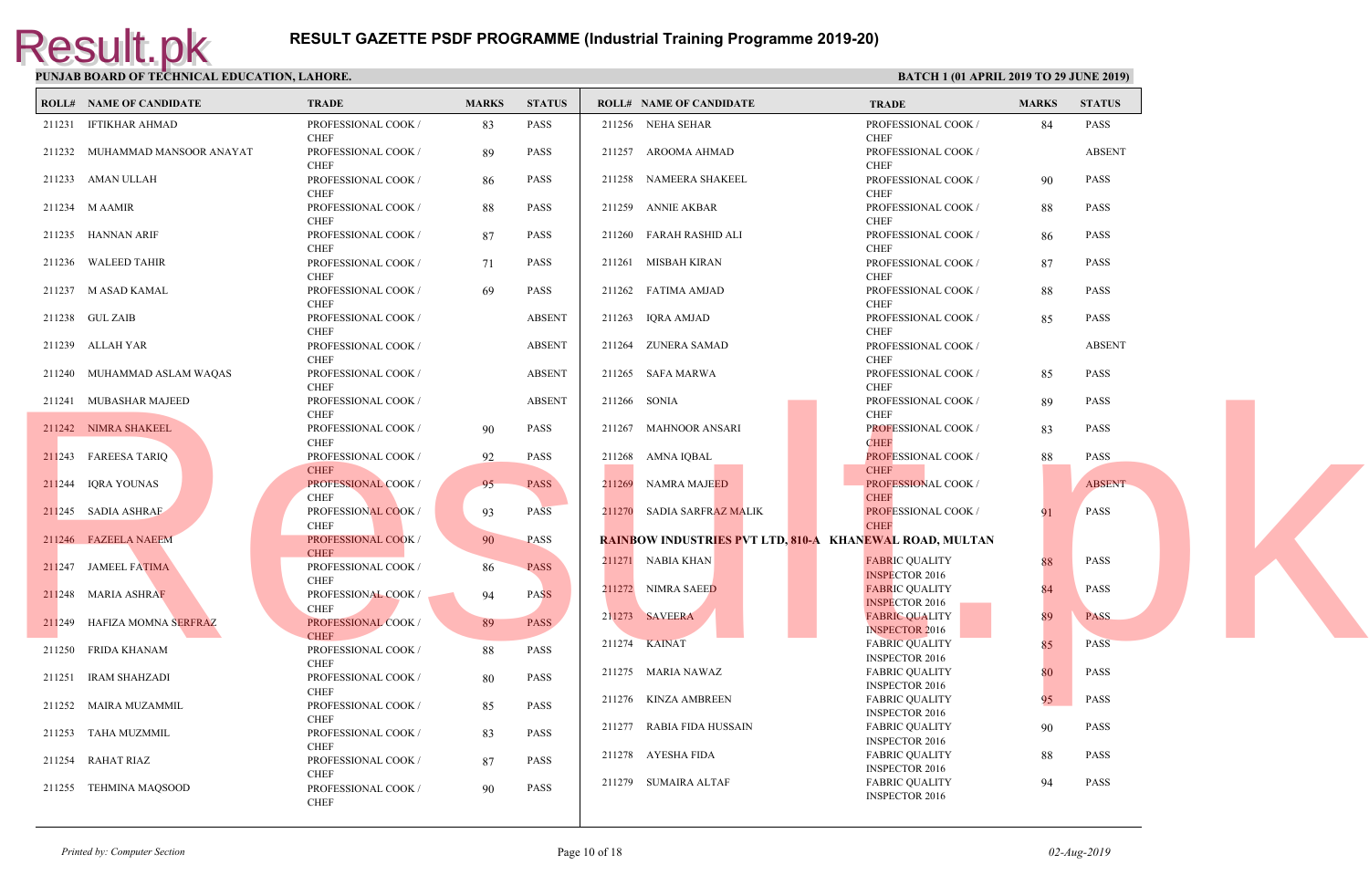|              | <b>ROLL# NAME OF CANDIDATE</b> | <b>TRADE</b>                 | <b>MARKS</b> | <b>STATUS</b> | <b>ROLL# NAME OF CANDIDATE</b>                   | <b>TRAD</b>  |
|--------------|--------------------------------|------------------------------|--------------|---------------|--------------------------------------------------|--------------|
|              | 211280 AYESHA                  | <b>FABRIC QUALITY</b>        | 90           | <b>PASS</b>   | 211305 MEHWISH NAZAR                             | <b>INDUS</b> |
|              |                                | <b>INSPECTOR 2016</b>        |              |               |                                                  | <b>MACH</b>  |
|              | 211281 MARIA ABDULLAH          | <b>FABRIC QUALITY</b>        | 75           | <b>PASS</b>   | 211306 MARYYAM                                   | <b>INDUS</b> |
|              |                                | <b>INSPECTOR 2016</b>        |              |               |                                                  | <b>MACH</b>  |
|              | 211282 SANA AMIN               | <b>FABRIC QUALITY</b>        | 93           | <b>PASS</b>   | 211307 FATIMA NASEER                             | <b>INDUS</b> |
|              |                                | <b>INSPECTOR 2016</b>        |              |               |                                                  | <b>MACH</b>  |
|              | 211283 HASEENA                 | <b>FABRIC QUALITY</b>        | 98           | <b>PASS</b>   | 211308 TANZEELA SAID                             | <b>INDUS</b> |
|              |                                | <b>INSPECTOR 2016</b>        |              |               |                                                  | <b>MACH</b>  |
|              | 211284 NOOR AFROOZ             | <b>FABRIC QUALITY</b>        | 93           | <b>PASS</b>   | 211309 SHAMEEM AKHTAR                            | <b>INDUS</b> |
|              |                                | <b>INSPECTOR 2016</b>        |              |               |                                                  | <b>MACH</b>  |
|              | 211285 SADIA HANIF             | <b>FABRIC QUALITY</b>        | 70           | PASS          | 211310 AASIA BIBI                                | <b>INDUS</b> |
|              |                                | <b>INSPECTOR 2016</b>        |              |               |                                                  | <b>MACH</b>  |
|              |                                |                              |              | <b>PASS</b>   | 211311 ROBINA BIBI                               | <b>INDUS</b> |
|              | 211286 SHAZIA PARVEEN          | <b>FABRIC QUALITY</b>        | 85           |               |                                                  |              |
|              |                                | <b>INSPECTOR 2016</b>        |              |               |                                                  | <b>MACH</b>  |
|              | 211287 YOUSRA ASGHAR           | <b>FABRIC QUALITY</b>        | 85           | <b>PASS</b>   | 211312 SOBIA BIBI                                | <b>INDUS</b> |
|              |                                | <b>INSPECTOR 2016</b>        |              |               |                                                  | <b>MACH</b>  |
|              | 211288 BENISH SABAH            | <b>FABRIC QUALITY</b>        | 87           | <b>PASS</b>   | 211313 MUSARAT BIBI                              | <b>INDUS</b> |
|              |                                | <b>INSPECTOR 2016</b>        |              |               |                                                  | <b>MACH</b>  |
|              | 211289 MARYAM                  | <b>FABRIC QUALITY</b>        | -99          | <b>PASS</b>   | 211314 SADIA BIBI                                | <b>INDUS</b> |
|              |                                | <b>INSPECTOR 2016</b>        |              |               |                                                  | <b>MACH</b>  |
|              | 211290 IQRA JABEEN             | <b>FABRIC QUALITY</b>        | 94           | <b>PASS</b>   | 211315 FOZIA BIBI                                | <b>INDUS</b> |
|              |                                | INSPECTOR 2016               |              |               |                                                  | <b>MACH</b>  |
|              | 211291 AMINA ANJUM             | <b>FABRIC QUALITY</b>        | 94           | <b>PASS</b>   | 211316 NADIA BIBI                                | <b>INDUS</b> |
|              |                                | <b>INSPECTOR 2016</b>        |              |               |                                                  | <b>MACF</b>  |
|              | 211292 SOBIA YASMIN            | <b>FABRIC QUALITY</b>        | 80           | <b>PASS</b>   | 211317 SUMERA BIBI                               | <b>INDUS</b> |
|              |                                | <b>INSPECTOR 2016</b>        |              |               |                                                  | <b>MACH</b>  |
|              | 211293 ZAKIA KHAN              |                              |              | <b>PASS</b>   | 211318 SAMINA BIBI                               |              |
|              |                                | <b>FABRIC QUALITY</b>        | 94           |               |                                                  | <b>INDUS</b> |
|              |                                | <b>INSPECTOR 2016</b>        |              |               |                                                  | <b>MACF</b>  |
| 211294 HINA  |                                | <b>FABRIC QUALITY</b>        | 78           | <b>PASS</b>   | 211319 NUSRAT                                    | <b>INDUS</b> |
|              |                                | <b>INSPECTOR 2016</b>        |              |               |                                                  | <b>MACF</b>  |
|              | 211295 SAMINA ANJUM            | <b>FABRIC QUALITY</b>        | 91           | <b>PASS</b>   | 211320 SANA                                      | <b>INDUS</b> |
|              |                                | <b>INSPECTOR 2016</b>        |              |               |                                                  | <b>MACE</b>  |
|              | 211296 NAZIA WAQAS             | <b>INDUSTRIAL STITCHING</b>  | 84           | <b>PASS</b>   | <b>TOYOTA MULTAN MOTORS (PVT) LIMITED, BOSAN</b> |              |
|              |                                | <b>MACHINE OPERATOR 2016</b> |              |               |                                                  |              |
|              | 211297 AMEN FATIMA             | <b>INDUSTRIAL STITCHING</b>  | 82           | <b>PASS</b>   | 211321 MUHAMMAD RIZWAN                           | <b>AUTO</b>  |
|              |                                | <b>MACHINE OPERATOR 2016</b> |              |               | 211322 MUHAMMAD ZAHID AKRAM                      | <b>AUTO</b>  |
|              | 211298 MARIA LIAQAT            | <b>INDUSTRIAL STITCHING</b>  | 82           | <b>PASS</b>   |                                                  |              |
|              |                                |                              |              |               | 211323 MUHAMMAD SADIQ                            | <b>AUTO</b>  |
|              |                                | <b>MACHINE OPERATOR 2016</b> |              |               |                                                  |              |
|              | 211299 SAMAN                   | <b>INDUSTRIAL STITCHING</b>  | 84           | PASS          | 211324 FAHEEM SHAHZAD                            | <b>AUTO</b>  |
|              |                                | <b>MACHINE OPERATOR 2016</b> |              |               | 211325 BILAL AHMED                               | <b>AUTO</b>  |
|              | 211300 ZAHRA AJMAL             | <b>INDUSTRIAL STITCHING</b>  | 83           | <b>PASS</b>   |                                                  |              |
|              |                                | MACHINE OPERATOR 2016        |              |               | 211326 SYED MOHSIN                               | <b>AUTO</b>  |
| 211301 AASIA |                                | INDUSTRIAL STITCHING         | 77           | <b>PASS</b>   | 211327 MUHAMMAD AMMAD DILAWAR                    | <b>AUTO</b>  |
|              |                                | <b>MACHINE OPERATOR 2016</b> |              |               |                                                  |              |
|              | 211302 AFIA RAFI               | INDUSTRIAL STITCHING         | 80           | <b>PASS</b>   | 211328 FARHAN ABBAS                              | <b>AUTO</b>  |
|              |                                | <b>MACHINE OPERATOR 2016</b> |              |               |                                                  |              |
|              | 211303 UZMA AKBAR              | <b>INDUSTRIAL STITCHING</b>  | 82           | <b>PASS</b>   | 211329 MUHAMMAD WASEEM                           | <b>AUTO</b>  |
|              |                                | <b>MACHINE OPERATOR 2016</b> |              |               | 211330 MUHAMMAD SHEHR YAR QAISAR                 | <b>AUTO</b>  |
|              | 211304 BINISH FAZAL            | <b>INDUSTRIAL STITCHING</b>  | 78           | <b>PASS</b>   |                                                  |              |
|              |                                | <b>MACHINE OPERATOR 2016</b> |              |               | 211331 MUHAMMAD MADNI                            | <b>AUTO</b>  |
|              |                                |                              |              |               |                                                  |              |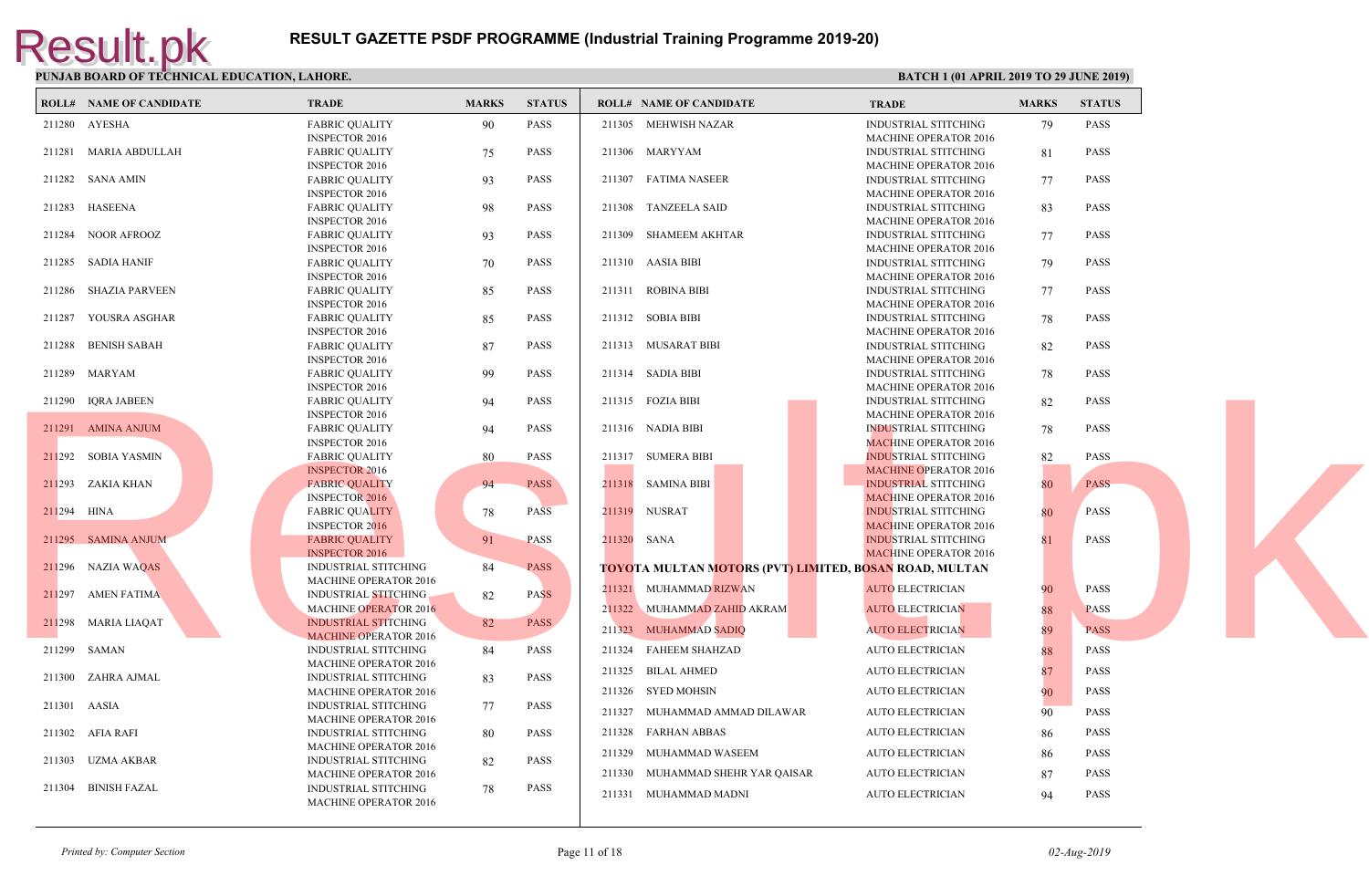|                  | <b>ROLL# NAME OF CANDIDATE</b>           | <b>TRADE</b>             | <b>MARKS</b> | <b>STATUS</b>              | <b>ROLL# NAME OF CANDIDATE</b>                    | <b>TRAL</b>  |
|------------------|------------------------------------------|--------------------------|--------------|----------------------------|---------------------------------------------------|--------------|
|                  | 211332 SHEHRAZ RASHEED                   | <b>AUTO ELECTRICIAN</b>  | 87           | <b>PASS</b>                | 211366<br>MUHAMMAD HAMZA MUNIR                    | <b>SALES</b> |
|                  | 211333 MUHAMMAD SHAHROZ                  | <b>AUTO ELECTRICIAN</b>  | 88           | <b>PASS</b>                | MUHAMMAD AHSAN<br>211367                          | <b>SALES</b> |
|                  | 211334 MUHAMMAD ABDULLAH SHAHID          | <b>AUTO ELECTRICIAN</b>  | 87           | <b>PASS</b>                | 211368 MUHAMMAD UMER                              | <b>SALES</b> |
|                  | 211335 HAMAD AWAN                        | <b>AUTO ELECTRICIAN</b>  | 92           | <b>PASS</b>                | 211369<br>MUHAMMAD NOMAN AKHTER                   | <b>SALES</b> |
|                  | 211336 MUHAMMAD WAQAR                    | <b>AUTO ELECTRICIAN</b>  | 88           | <b>PASS</b>                | 211370 AHMED ALI                                  | <b>SALES</b> |
| 211337           | ZUNAIR NAZAR                             | <b>AUTO ELECTRICIAN</b>  | 92           | <b>PASS</b>                | 211371 ALI NAWAZ                                  | <b>SALES</b> |
| 211338           | ZUBAIR AHMAD                             | <b>AUTO ELECTRICIAN</b>  | 84           | <b>PASS</b>                | 211372 NOMAN SATTAR                               | <b>SALES</b> |
| 211339           | MUHAMMAD KASHIF                          | <b>AUTO ELECTRICIAN</b>  | 86           | <b>PASS</b>                | 211373<br>MUJAHID HUSSAIN                         | <b>SALES</b> |
| 211340           | MUHAMMAD SAIF UL ISLAM                   | <b>AUTO ELECTRICIAN</b>  | 86           | <b>PASS</b>                | 211374<br>MUHAMMAD ARIF                           | <b>SALES</b> |
| 211341           | SHAHID ALI                               | <b>AUTO ELECTRICIAN</b>  | 89           | <b>PASS</b>                | 211375<br>MUHAMMAD KASHIF                         | <b>SALES</b> |
|                  | 211342 MUHAMMMAD WASEEM                  | <b>AUTO ELECTRICIAN</b>  | 86           | <b>PASS</b>                | 211376 MUHAMMAD TASEEN                            | <b>SALES</b> |
|                  | 211343 MUHAMMAD SHAHID                   | <b>AUTO ELECTRICIAN</b>  | 88           | <b>PASS</b>                | 211377<br>ASAD ABBAS                              | <b>SALES</b> |
|                  | 211344 MUHAMMAD REHAN                    | <b>AUTO ELECTRICIAN</b>  | 87           | <b>PASS</b>                | 211378 MUBEEN SAEED                               | <b>SALES</b> |
| 211345 ZAIN      |                                          | <b>AUTO ELECTRICIAN</b>  | 87           | <b>PASS</b>                | MUHAMMAD YASEEN<br>211379                         | <b>SALES</b> |
|                  | 211346 MUHAMMAD ARIF                     | <b>BODY &amp; PAINTS</b> | 90           | <b>PASS</b>                | MUHAMMAD TARIQ USMAN<br>211380                    | <b>SALES</b> |
|                  | 211347 SHEHZAD AHMAD                     | <b>BODY &amp; PAINTS</b> | 91           | <b>PASS</b>                | YOUSAF RAZA<br>211381                             | <b>SALES</b> |
|                  | 211348 GULFAM SAEED                      | <b>BODY &amp; PAINTS</b> | 90           | <b>PASS</b>                | 211382<br>AFAQ AHMAD                              | <b>SALES</b> |
|                  | 211349 MUHAMMAD JUNAID                   | <b>BODY &amp; PAINTS</b> | 89           | <b>PASS</b>                | 211383 AHSAN UL HAQ                               | <b>SALES</b> |
| 211350           | MUHAMMAD SHAN                            | <b>BODY &amp; PAINTS</b> | 87           | <b>PASS</b>                | <b>MAQBOOL TEXTILE MILLS LIMITED, 3 KM MM ROA</b> |              |
|                  | 211351 MUHAMMAD AHSAAN                   | <b>BODY &amp; PAINTS</b> | 86           | <b>PASS</b>                | <b>SHAEED, MUZAFFARGARH</b>                       |              |
|                  | 211352 MUHAMMAD WASEEM                   | <b>BODY &amp; PAINTS</b> | 87           | PASS                       | 211384 MUHAMMAD IMRAN KHAN                        | <b>MOTO</b>  |
|                  | 211353 HAMMAD SHAH                       | <b>BODY &amp; PAINTS</b> | 91           | <b>PASS</b>                | SHEHZAD QAI <mark>SAR</mark><br>211385            | <b>MOTO</b>  |
|                  | 211354 MUNEER HUSSAIN                    | <b>BODY &amp; PAINTS</b> | 89           | <b>PASS</b>                | 211386<br><b>ABDUL SATTAR</b>                     | <b>MOTO</b>  |
|                  | 211355 HAFIZ MUHAMMAD QAISER             | <b>BODY &amp; PAINTS</b> | 92           | <b>PASS</b>                | 211387<br>SULMAN ASHRAF                           | <b>MOTC</b>  |
|                  | <b>SHAHZAD</b>                           | <b>BODY &amp; PAINTS</b> |              | <b>PASS</b>                | <b>MUHAMMAD KASHIF</b><br>211388                  | <b>MOTO</b>  |
| 211357           | 211356 MUHAMMAD RAZAQ<br>MUHAMMAD QADEER | <b>BODY &amp; PAINTS</b> | 91<br>88     | <b>PASS</b>                | 211389 AHMAD RAZA                                 | <b>MOTO</b>  |
| 211358           | AJMAL HUSSAIN SHAH                       |                          |              | <b>PASS</b>                | <b>ROOMAN ARSHAD</b><br>211390                    | <b>MOTO</b>  |
|                  |                                          | <b>BODY &amp; PAINTS</b> | 89           |                            | 211391<br>MUHAMMAD ASGHAR                         | <b>MOTO</b>  |
| 211359<br>211360 | MUHAMMAD RASHID                          | <b>BODY &amp; PAINTS</b> | 85           | <b>PASS</b><br><b>PASS</b> | MEHMOOB ALAM<br>211392                            | <b>MOTO</b>  |
|                  | MUHAMMAD AMIR                            | <b>BODY &amp; PAINTS</b> | 87           |                            | 211393<br>MUHAMMAD YAR FAROOQ                     | <b>MOTO</b>  |
| 211361           | MUHAMMAD YAQOOB                          | <b>BODY &amp; PAINTS</b> | 89           | <b>PASS</b>                | 211394 MUHAMMAD BILAL                             | <b>MOTO</b>  |
| 211362           | MUHAMMAD BILAL                           | <b>BODY &amp; PAINTS</b> | 87           | <b>PASS</b>                | 211395<br>MUHAMMAD TANVEER                        | <b>MOTO</b>  |
| 211363           | JAVED BHATTI                             | <b>BODY &amp; PAINTS</b> | 86           | <b>PASS</b>                | MUHAMMAD YASEEN<br>211396                         | <b>MOTO</b>  |
| 211364           | <b>QAISER ABBAS</b>                      | <b>BODY &amp; PAINTS</b> | 86           | <b>PASS</b>                | 211397 MUHAMMAD FARHAN                            | <b>MOTO</b>  |
|                  | 211365 AHSAN ULLAH                       | SALESMANSHIP             | 93           | <b>PASS</b>                |                                                   |              |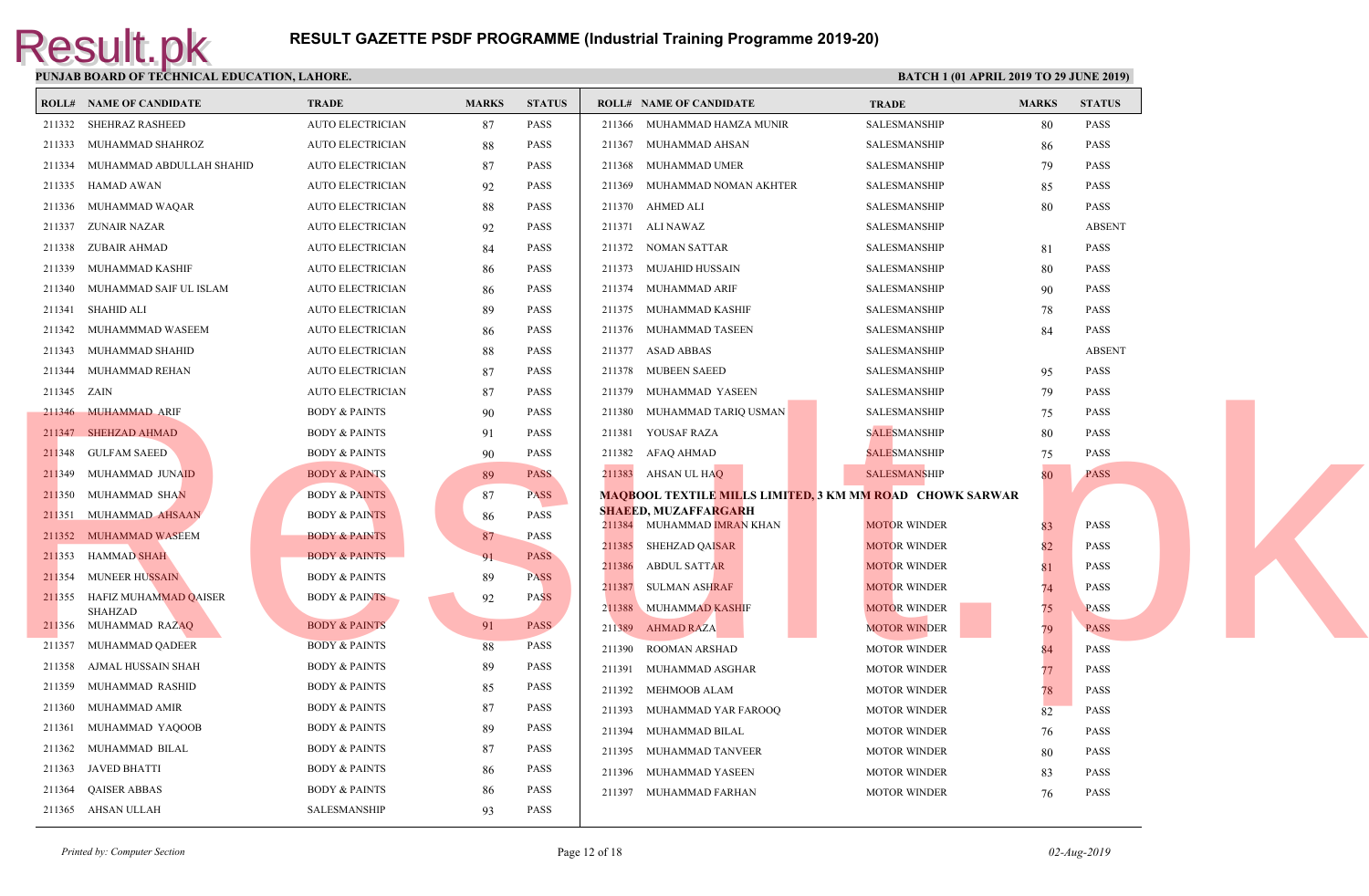|        | I chond bonne of Themache bbcentron, bimond                       |                                              |              |               |        |                                                   |                             |
|--------|-------------------------------------------------------------------|----------------------------------------------|--------------|---------------|--------|---------------------------------------------------|-----------------------------|
|        | <b>ROLL# NAME OF CANDIDATE</b>                                    | TRADE                                        | <b>MARKS</b> | <b>STATUS</b> |        | <b>ROLL# NAME OF CANDIDATE</b>                    | <b>TRAL</b>                 |
|        | 211398 SHAHID NADEEM QASMI                                        | <b>MOTOR WINDER</b>                          | 78           | PASS          |        | 211425 AQSA BIBI                                  | <b>GROO</b>                 |
|        | 211399 MUNAWAR HUSSAIN                                            | <b>MOTOR WINDER</b>                          | 84           | <b>PASS</b>   |        | 211426 NARGIS MUMTAZ                              | <b>ARTIS</b><br><b>GROO</b> |
| 211400 | <b>GHULAM MURTAZA</b>                                             | <b>MOTOR WINDER</b>                          | 71           | PASS          |        |                                                   | <b>ARTIS</b>                |
| 211401 | MUHAMMAD IMRAN                                                    | <b>MOTOR WINDER</b>                          | 79           | <b>PASS</b>   |        | 211427 SADIA RAMZAN                               | GROO                        |
| 211402 | <b>TAHIR LATEEF</b>                                               | <b>MOTOR WINDER</b>                          | 80           | <b>PASS</b>   |        | 211428 ASIYA                                      | <b>ARTIS</b><br>GROO        |
| 211403 | MUHAMMAD NAWAZ                                                    | <b>MOTOR WINDER</b>                          | 76           | <b>PASS</b>   |        |                                                   | <b>ARTIS</b>                |
|        | 211404 M JUNAID                                                   | <b>MOTOR WINDER</b>                          | 93           | <b>PASS</b>   |        | <b>CHOHAN BEAUTY LINK, KHANA PUL HOUSE#391 KR</b> |                             |
|        | 211405 MUHAMMAD ABU BAKAR                                         | <b>MOTOR WINDER</b>                          | 71           | <b>PASS</b>   |        | 211429 JAMEELA BALQEES                            | <b>GROO</b><br><b>ARTIS</b> |
|        | 211406 MUHAMMAB BASHIR                                            | <b>MOTOR WINDER</b>                          |              | <b>ABSENT</b> |        | 211430 SHAZIA BALQEES                             | <b>GROO</b>                 |
|        | 211407 RIZWAN AYOUB                                               | <b>MOTOR WINDER</b>                          | 81           | <b>PASS</b>   |        | 211431 AROOSA BIBI                                | <b>ARTIS</b><br>GROO        |
|        | 211408 MUHAMMAD UMAR FAROOQ                                       | <b>MOTOR WINDER</b>                          | 86           | <b>PASS</b>   |        |                                                   | <b>ARTIS</b>                |
|        | <b>CHOHAN BEAUTY LINK, 1ST FLOOR, NAZEER PLAZA CHANDANI CHOWK</b> |                                              |              |               |        | 211432 UZMA ANWAR                                 | <b>GROO</b><br><b>ARTIS</b> |
|        | <b>MURREE ROAD, MURREE</b>                                        |                                              |              |               |        | 211433 KAINAT                                     | <b>GROO</b>                 |
|        | 211409 TAHIRA BIBI                                                | <b>GROOMING AND MAKE UP</b><br><b>ARTIST</b> | 70           | PASS          |        | 211434 HUZAFA ASGHAR                              | <b>ARTIS</b><br>GROO        |
|        | 211410 SHUMAILA KOSAR                                             | <b>GROOMING AND MAKE UP</b>                  | 79           | <b>PASS</b>   |        |                                                   | <b>ARTIS</b>                |
|        | 211411 REEHANA KOUSAR                                             | <b>ARTIST</b><br><b>GROOMING AND MAKE UP</b> | 69           | PASS          |        | 211435 FARWA GOHAR                                | <b>GROO</b><br><b>ARTIS</b> |
|        |                                                                   | <b>ARTIST</b>                                |              |               |        | 211436 MARYAM BUKHARI                             | <b>GROO</b>                 |
|        | 211412 SADIA PERVEEN                                              | <b>GROOMING AND MAKE UP</b><br><b>ARTIST</b> | 67           | <b>PASS</b>   |        | 211437 FATIMA MAHDI                               | <b>ARTIS</b><br>GROO        |
|        | 211413 ZAINAB PERVAIZ                                             | <b>GROOMING AND MAKE UP</b>                  | 68           | <b>PASS</b>   |        |                                                   | <b>ARTIS</b>                |
|        | 211414 SADIA HUSSAIN                                              | <b>ARTIST</b><br><b>GROOMING AND MAKE UP</b> | 64           | PASS          |        | 211438 RAZIA BALQEES                              | <b>GROO</b><br><b>ARTIS</b> |
|        |                                                                   | <b>ARTIST</b>                                |              |               | 211439 | <b>GHOSIA RABNAWAZ</b>                            | <b>GROO</b>                 |
|        | 211415 RABIA ZAMAN                                                | <b>GROOMING AND MAKE UP</b><br><b>ARTIST</b> | 63           | <b>PASS</b>   | 211440 | AREEBA TAJ                                        | <b>ARTIS</b><br><b>GROO</b> |
|        | 211416 SIDRA JABEEN                                               | <b>GROOMING AND MAKE UP</b>                  | 67           | <b>PASS</b>   |        |                                                   | <b>ARTIS</b>                |
|        | 211417 AYASHA WAHEED                                              | <b>ARTIST</b><br><b>GROOMING AND MAKE UP</b> | 68           | <b>PASS</b>   |        | 211441 NEELUM RAUF                                | <b>GROO</b><br><b>ARTIS</b> |
|        |                                                                   | <b>ARTIST</b>                                |              |               |        | 211442 MUQADAS TAHIR                              | <b>GROO</b>                 |
| 211418 | MEHMOONA BASHIR                                                   | <b>GROOMING AND MAKE UP</b><br><b>ARTIST</b> | 64           | <b>PASS</b>   |        | 211443 MEHWISH BIBI                               | <b>ARTIS</b><br><b>GROO</b> |
|        | 211419 KAINAT FARIS                                               | <b>GROOMING AND MAKE UP</b>                  |              | <b>ABSENT</b> |        |                                                   | <b>ARTIS</b>                |
|        | 211420 KIRAN IRSHAD                                               | <b>ARTIST</b>                                |              | <b>PASS</b>   |        | 211444 SAWAIRA NAWAZ                              | GROO<br><b>ARTIS</b>        |
|        |                                                                   | <b>GROOMING AND MAKE UP</b><br><b>ARTIST</b> | 73           |               |        | 211445 SAMAN EJAZ                                 | GROO                        |
|        | 211421 FAIQA EJAZ QURESHI                                         | <b>GROOMING AND MAKE UP</b>                  | 71           | PASS          |        |                                                   | <b>ARTIS</b><br><b>GROO</b> |
|        | 211422 AYESHA SADDIQA                                             | ARTIST<br><b>GROOMING AND MAKE UP</b>        | 75           | PASS          |        | 211446 SANA MEHMOOD                               | <b>ARTIS</b>                |
|        |                                                                   | <b>ARTIST</b>                                |              |               |        | 211447 SIDRA                                      | GROO                        |
|        | 211423 MEESHA SARFARAZ                                            | <b>GROOMING AND MAKE UP</b><br><b>ARTIST</b> | 73           | <b>PASS</b>   |        | 211448 BISMA KANWAL                               | <b>ARTIS</b><br><b>GROO</b> |
|        | 211424 HINA BANO                                                  | <b>GROOMING AND MAKE UP</b><br><b>ARTIST</b> | 60           | <b>PASS</b>   |        |                                                   | <b>ARTIS</b>                |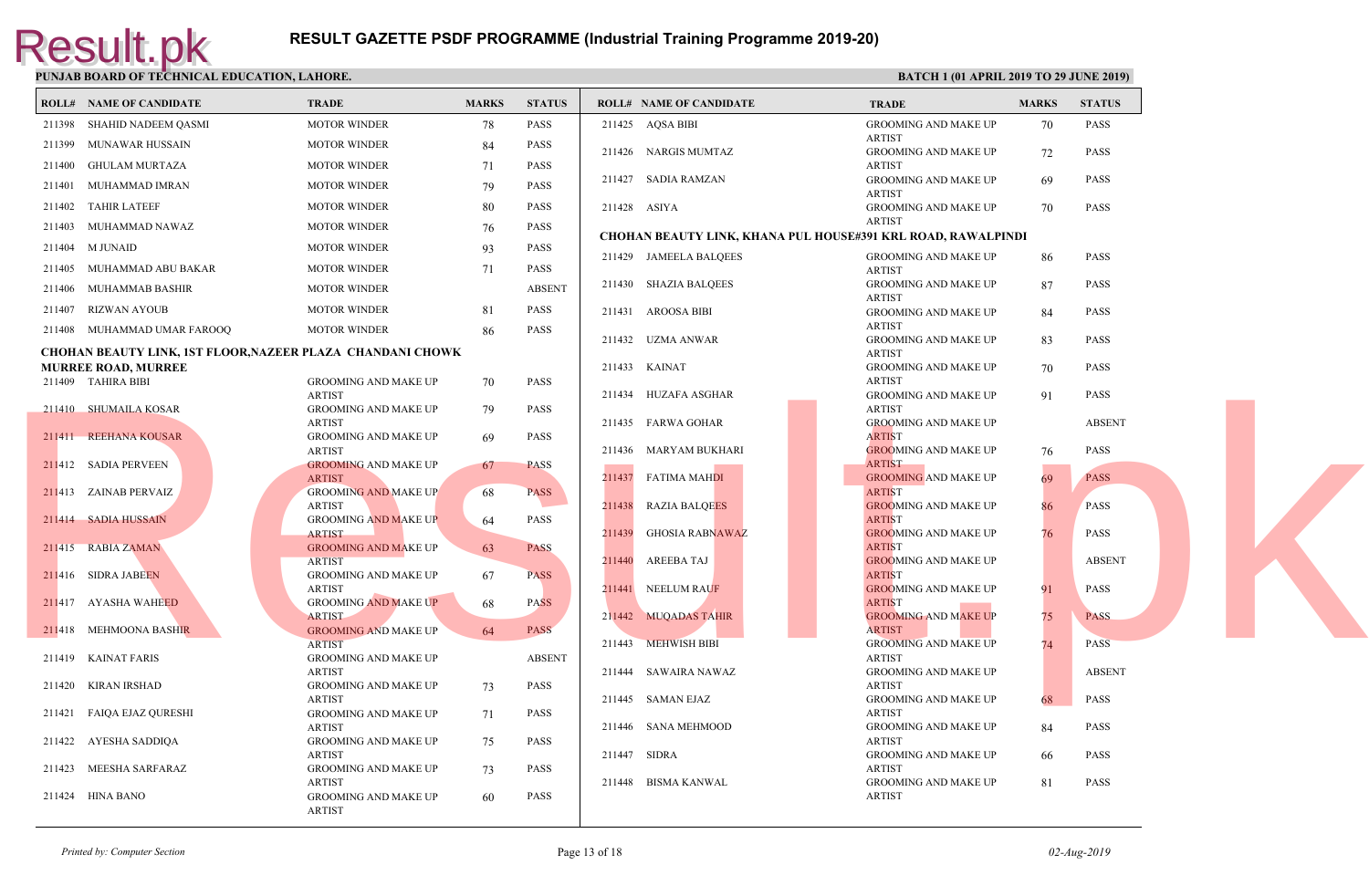| <b>ROLL# NAME OF CANDIDATE</b>     | <b>TRADE</b>                                                                    | <b>MARKS</b> | <b>STATUS</b> |             | <b>ROLL# NAME OF CANDIDATE</b>                        | <b>TRAL</b> |
|------------------------------------|---------------------------------------------------------------------------------|--------------|---------------|-------------|-------------------------------------------------------|-------------|
| 211449 SAMREEN KOUSAR              | <b>GROOMING AND MAKE UP</b>                                                     | 72           | <b>PASS</b>   |             | 211480 IQRA AFTAB                                     | <b>BEAU</b> |
|                                    | <b>ARTIST</b><br>HARMONY CATERING & EVENT SERVICES (PRIVATE) LIMITED., B-BLOCK, |              |               |             | 211481 IQRA TABASSUM                                  | <b>BEAU</b> |
| <b>SATELLITE TOWN., RAWALPINDI</b> |                                                                                 |              |               |             | 211482 IQRA RIAZ                                      | <b>BEAU</b> |
| 211450 HABIBA MOQUEEM              | <b>WAITER 2016</b>                                                              | 92           | <b>PASS</b>   |             | 211483 MADIHA TARIQ                                   | <b>BEAU</b> |
| 211451 BUSHRA GHAZANFAR            | <b>WAITER 2016</b>                                                              | 92           | <b>PASS</b>   |             | 211484 IQRA RIAZ                                      | <b>BEAU</b> |
| 211452 RIDA AMJAD                  | <b>WAITER 2016</b>                                                              | 92           | <b>PASS</b>   |             | 211485 SAMREEN NAZ                                    | <b>BEAU</b> |
| 211453 ANAB MUJTABA                | <b>WAITER 2016</b>                                                              | 87           | <b>PASS</b>   |             | 211486 MADEHA HABIB                                   | <b>BEAU</b> |
| 211454 AYESHA BIBI                 | <b>WAITER 2016</b>                                                              | 85           | <b>PASS</b>   | 211487      | SYEDA PAKEEZA                                         | <b>BEAU</b> |
| 211455 MOMINA CHAUDHARY            | <b>WAITER 2016</b>                                                              | 93           | <b>PASS</b>   | 211488      | MAHRUKH                                               | <b>BEAU</b> |
| 211456 MARYAM BIBI                 | <b>WAITER 2016</b>                                                              | 88           | <b>PASS</b>   | 211489      | ADEEBA                                                | <b>BEAU</b> |
| 211457 SAIMA ARSHAD                | <b>WAITER 2016</b>                                                              | 86           | <b>PASS</b>   | 211490      | AYESHA DILAWER                                        | <b>BEAU</b> |
| 211458 MAIMOONA SHAMS              | <b>WAITER 2016</b>                                                              | 84           | <b>PASS</b>   |             | 211491 RUQAYYA REHMAN                                 | <b>BEAU</b> |
| 211459<br>HAFSA TARIQ              | <b>WAITER 2016</b>                                                              | 92           | <b>PASS</b>   |             | 211492 NATASHA JAVED                                  | <b>BEAU</b> |
| SYEDA MAHNOOR<br>211460            | WAITER 2016                                                                     | 91           | <b>PASS</b>   |             | 211493 IQRA SHABBIR                                   | <b>BEAU</b> |
| 211461 MARYAM QAMAR                | <b>WAITER 2016</b>                                                              | 86           | <b>PASS</b>   |             | 211494 ANAM SAJAWAL                                   | <b>BEAU</b> |
| 211462 ANUM MEHFOOZ                | <b>WAITER 2016</b>                                                              | 88           | <b>PASS</b>   |             | 211495 KIRAN ZULFIQAR                                 | <b>BEAU</b> |
| 211463 RIMSHA TAHIR                | <b>WAITER 2016</b>                                                              | 90           | <b>PASS</b>   |             | 211496 MAIRA MAHAM                                    | <b>BEAU</b> |
| 211464 RAFIA QAMMAR                | <b>WAITER 2016</b>                                                              | 87           | <b>PASS</b>   | 211497      | RAHEELA FIAZ                                          | <b>BEAU</b> |
| 211465 AMREEN SHUJAT               | <b>WAITER 2016</b>                                                              | 91           | <b>PASS</b>   | 211498      | <b>MARYAM FATIMA</b>                                  | <b>BEAU</b> |
| 211466 SHABEEN ALI                 | <b>WAITER 2016</b>                                                              | 88           | <b>PASS</b>   |             | 211499 AMNA YOUSAF                                    | <b>BEAU</b> |
| 211467 AMMARAH AFTAB               | <b>WAITER 2016</b>                                                              | 91           | PASS          |             | <b>M/S MAKE FACE BY SIDRA BEAUTY PARLOUR &amp; TR</b> |             |
| 211468 ZAINAB MEHMOOD LODHI        | <b>WAITER 2016</b>                                                              | 87           | <b>PASS</b>   |             | <b>OPP QASR E SHIREEN ,KHYABAN E SIR SYED, RAWA</b>   |             |
| 211469<br><b>SHAKEELA ABID</b>     | <b>WAITER 2016</b>                                                              | 82           | <b>PASS</b>   |             | 211500 MARYAM ARIF                                    | <b>BEAU</b> |
| 211470 SAMEEN SHAHID               | <b>WAITER 2016</b>                                                              | 92           | <b>PASS</b>   |             | 211501 NIDA WAHEED                                    | <b>BEAU</b> |
| 211471 FATIMA AMEEN                | <b>WAITER 2016</b>                                                              | 93           | <b>PASS</b>   | 211502 IQRA |                                                       | <b>BEAU</b> |
| 211472 URWA HABIB                  | WAITER 2016                                                                     | 88           | <b>PASS</b>   |             | 211503 ZARNAB                                         | <b>BEAU</b> |
| 211473 SHUMAILA NOOR               | <b>WAITER 2016</b>                                                              | 88           | <b>PASS</b>   |             | 211504 AMNA FAROOQ                                    | <b>BEAU</b> |
| 211474 MAHA JAVED                  | <b>WAITER 2016</b>                                                              | 85           | <b>PASS</b>   |             | 211505 IQRA MAZHAR                                    | <b>BEAU</b> |
| 211475 HIRA GULTAJ ABBASI          | <b>WAITER 2016</b>                                                              | 89           | <b>PASS</b>   | 211506      | SAMNA ATHAR                                           | <b>BEAU</b> |
|                                    | M/S MAKE FACE BY SIDRA BEAUTY PARLOUR & TRAINING CENTER, H NO. D-687,           |              |               |             | 211507 SABA NIAMAT                                    | <b>BEAU</b> |
|                                    | MAIN 5TH RD, NEAR TEHZEEB BAKERS, COMMERCIAL MARKET, RAWALPINDI                 |              |               | 211508      | NARMEEN ARIF                                          | <b>BEAU</b> |
| 211476 SAMAN MUGHAL                | <b>BEAUTICIAN</b>                                                               | 80           | <b>PASS</b>   | 211509      | RUKHSAR MALIK                                         | <b>BEAU</b> |
| 211477 MEHREEN BIBI                | <b>BEAUTICIAN</b>                                                               | 85           | <b>PASS</b>   |             | 211510 SANIA ARIF                                     | <b>BEAU</b> |
| 211478 DUR E SHAHWAR TARIQ         | <b>BEAUTICIAN</b>                                                               | 78           | <b>PASS</b>   |             | 211511 ANZAH FAROOQ                                   | <b>BEAU</b> |
| 211479 AQSA BANO                   | <b>BEAUTICIAN</b>                                                               | 88           | <b>PASS</b>   |             |                                                       |             |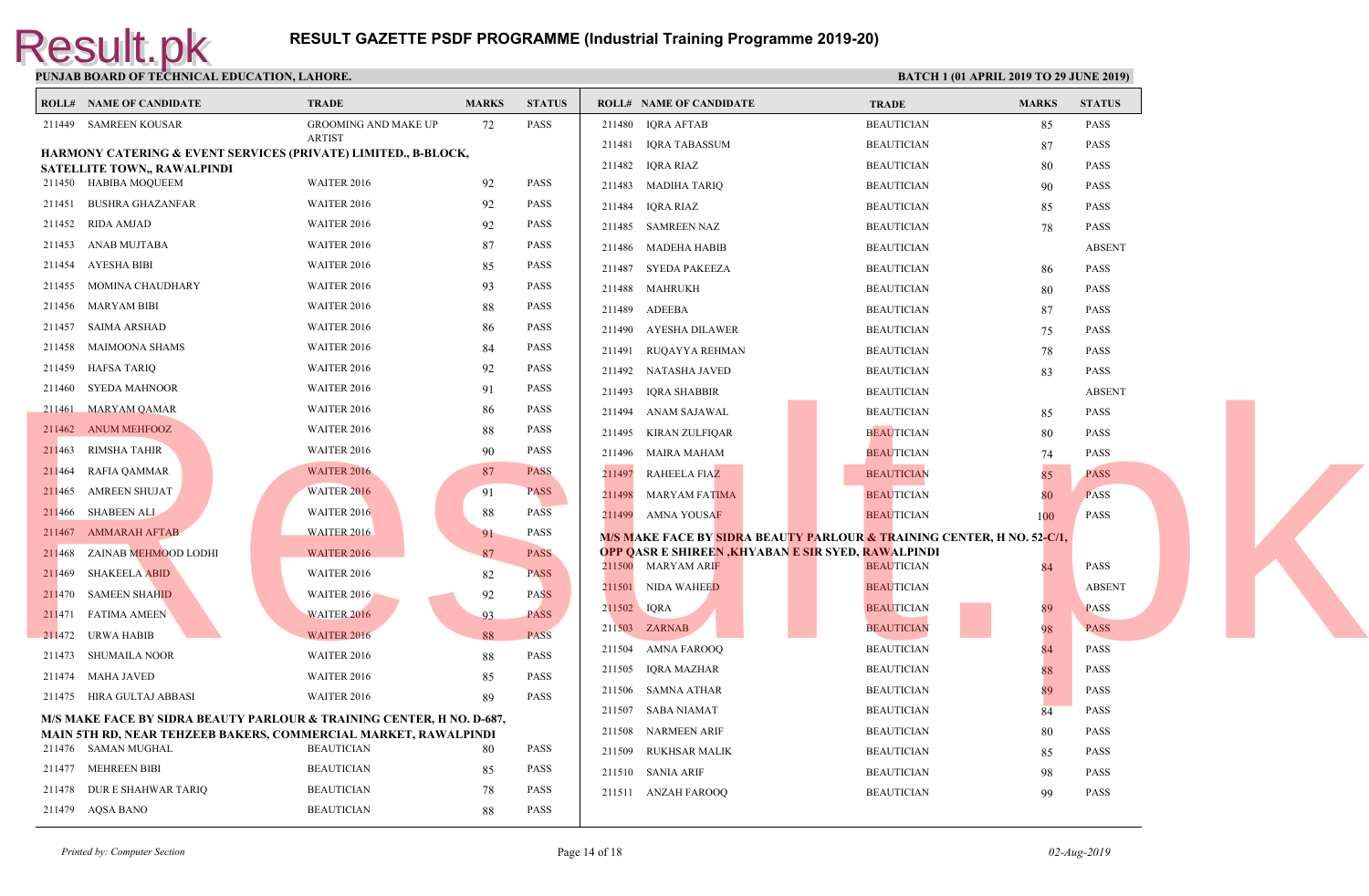|        | <b>ROLL# NAME OF CANDIDATE</b>                                          | <b>TRADE</b>                                 | <b>MARKS</b> | <b>STATUS</b> |        | <b>ROLL# NAME OF CANDIDATE</b>  | <b>TRAL</b>                  |
|--------|-------------------------------------------------------------------------|----------------------------------------------|--------------|---------------|--------|---------------------------------|------------------------------|
|        | 211512 TEHMINA KHALIL                                                   | <b>BEAUTICIAN</b>                            | 90           | <b>PASS</b>   |        | 211541 MUBASHAR KHAN            | <b>CLOSE</b>                 |
|        | 211513 SOBIA MUZAFFAR                                                   | <b>BEAUTICIAN</b>                            | 88           | PASS          |        |                                 | <b>TECHN</b><br><b>CLOSE</b> |
|        | 211514 FARAH SHAHEEN                                                    | <b>BEAUTICIAN</b>                            | 85           | <b>PASS</b>   |        | 211542 ASAD ALI                 | <b>TECHI</b>                 |
|        | 211515 ROFN NISSA                                                       | <b>BEAUTICIAN</b>                            | 80           | <b>PASS</b>   |        | 211543 AHSAN PERVAIZ            | <b>CLOSE</b>                 |
|        | 211516 AMNA BIBI                                                        | <b>BEAUTICIAN</b>                            | 85           | <b>PASS</b>   |        | 211544 MUHAMMAD JUNAID          | <b>TECHI</b><br><b>CLOSE</b> |
|        | 211517 AMNA BIBI                                                        | <b>BEAUTICIAN</b>                            | 89           | <b>PASS</b>   |        |                                 | <b>TECHN</b>                 |
|        |                                                                         | <b>BEAUTICIAN</b>                            |              | <b>PASS</b>   |        | 211545 MUHAMMAD JAHANZAIB TARIQ | <b>CLOSE</b>                 |
|        | 211518 AMINA KAUSAR                                                     |                                              | 80           |               |        | 211546 SYED WASEEM ALI SHAH     | <b>TECHI</b><br><b>CLOSE</b> |
|        | 211519 AROOJ SHAFQAT                                                    | <b>BEAUTICIAN</b>                            | 98           | <b>PASS</b>   |        |                                 | <b>TECHN</b>                 |
|        | 211520 MAIRA NAZAR                                                      | <b>BEAUTICIAN</b>                            | 80           | <b>PASS</b>   |        | 211547 SYED SAQLAIN HAIDER      | <b>CLOSE</b><br><b>TECHN</b> |
|        | 211521 AMNA FAYAZ                                                       | <b>BEAUTICIAN</b>                            | 98           | <b>PASS</b>   |        | 211548 SHAHZAIB ADIL            | <b>CLOSE</b>                 |
|        | 211522 AMNA SIRAJ UL HAQ                                                | <b>BEAUTICIAN</b>                            | 89           | <b>PASS</b>   |        |                                 | <b>TECHN</b>                 |
|        | 211523 FATIMA GUSTASIB                                                  | <b>BEAUTICIAN</b>                            | 99           | <b>PASS</b>   |        | 211549 SULMAN HUSSAIN           | <b>CLOSE</b><br><b>TECHN</b> |
|        | M/S MAKE FACE BY SIDRA BEAUTY PARLOUR & TRAINING CENTER, H NO.BB 639    |                                              |              |               |        | 211550 RANA TALHA KHALID        | <b>CLOSE</b>                 |
|        | <b>B, EID GAH RD, RAWALPINDI</b><br>211524 SAMAN ARIF                   | <b>BEAUTICIAN</b>                            | 96           | <b>PASS</b>   |        | 211551 MUHAMMAD DAOUD           | <b>TECHN</b><br><b>CLOSE</b> |
|        | 211525 AYESHA LIAQAT                                                    | <b>BEAUTICIAN</b>                            | 94           | <b>PASS</b>   |        |                                 | <b>TECHI</b>                 |
|        | 211526 AROOSA NAWAZ                                                     | <b>BEAUTICIAN</b>                            |              | <b>PASS</b>   |        | 211552 MUSTANSAR AZHAR          | <b>CLOSI</b><br><b>TECHI</b> |
|        |                                                                         |                                              | 92           |               |        | 211553 FASIH TAYYAB             | <b>CLOSE</b>                 |
|        | 211527 RIMSHA ASLAM                                                     | <b>BEAUTICIAN</b>                            | 87           | <b>PASS</b>   |        |                                 | <b>TECHI</b>                 |
|        | 211528 SUMBAL WILLIAM                                                   | <b>BEAUTICIAN</b>                            | 93           | <b>PASS</b>   |        | 211554 BILAL AHMED              | <b>CLOSE</b><br><b>TECHI</b> |
|        | 211529 RIMSHA JAVAID                                                    | <b>BEAUTICIAN</b>                            | 87           | <b>PASS</b>   |        | 211555 MUHAMMAD ARIF KHAN       | <b>CLOSI</b>                 |
|        | 211530 SABIHA REHMAN                                                    | <b>BEAUTICIAN</b>                            | 91           | <b>PASS</b>   |        |                                 | <b>TECHI</b><br><b>CLOSE</b> |
|        | 211531 FARAH MANZOOR                                                    | <b>BEAUTICIAN</b>                            | 87           | <b>PASS</b>   |        | 211556 NOMAN ZABER              | <b>TECHI</b>                 |
|        | 211532 SUNEELA SALEEM                                                   | <b>BEAUTICIAN</b>                            | 82           | <b>PASS</b>   |        | 211557 MUHAMMAD AHMED KHAN      | <b>CLOSE</b>                 |
|        | 211533 NIJA WASEEM                                                      | <b>BEAUTICIAN</b>                            | 87           | <b>PASS</b>   |        | 211558 MUHAMMAD UMER KHAN       | <b>TECHI</b><br><b>CLOSE</b> |
|        | <b>RELACOM SERVICES(PVT) LIMITED, B-85, SATELLITE TOWN,, RAWALPINDI</b> |                                              |              |               |        |                                 | <b>TECHI</b>                 |
|        | 211534 MUHAMMAD UZAIR                                                   | <b>CLOSE CIRCUIT TV (CCTV)</b>               | 67           | <b>PASS</b>   |        | 211559 ASHIR MASIH              | <b>CLOSE</b><br><b>TECHI</b> |
|        |                                                                         | <b>TECHNICIAN</b>                            |              |               |        | 211560 RAHEEL JAVED             | <b>CLOSE</b>                 |
|        | 211535 FAWAD TARIQ                                                      | CLOSE CIRCUIT TV (CCTV)<br><b>TECHNICIAN</b> | 71           | PASS          |        |                                 | <b>TECHI</b>                 |
|        | 211536 MUHAMMAD GHUFRAN DANISH                                          | CLOSE CIRCUIT TV (CCTV)                      | -60          | <b>PASS</b>   |        | 211561 MUHAMMAD SHAHBAZ AWAN    | <b>GIS SU</b>                |
|        | 211537 KAZIM KHURSHID                                                   | <b>TECHNICIAN</b><br>CLOSE CIRCUIT TV (CCTV) |              | FAIL          |        | 211562 JUNAID ASIM              | <b>GIS SU</b>                |
|        |                                                                         | <b>TECHNICIAN</b>                            |              |               |        | 211563 MALIK SARFRAZ            | <b>GIS SU</b>                |
| 211538 | MUHAMMAD IRFAN                                                          | CLOSE CIRCUIT TV (CCTV)                      |              | FAIL          | 211564 | ASAD JAVID                      | <b>GIS SU</b>                |
|        | 211539 MUHAMMAD USAMA                                                   | <b>TECHNICIAN</b><br>CLOSE CIRCUIT TV (CCTV) | -60          | PASS          | 211565 | WAJAHAT IQBAL                   | <b>GIS SU</b>                |
|        |                                                                         | <b>TECHNICIAN</b>                            |              |               | 211566 | TOUQEER UL ISLAM                | <b>GIS SU</b>                |
|        | 211540 MUHAMMAD FURQAN                                                  | CLOSE CIRCUIT TV (CCTV)<br><b>TECHNICIAN</b> | 83           | <b>PASS</b>   |        | 211567 MIRZA MUHAMMAD USMAN     | <b>GIS SU</b>                |
|        |                                                                         |                                              |              |               |        |                                 |                              |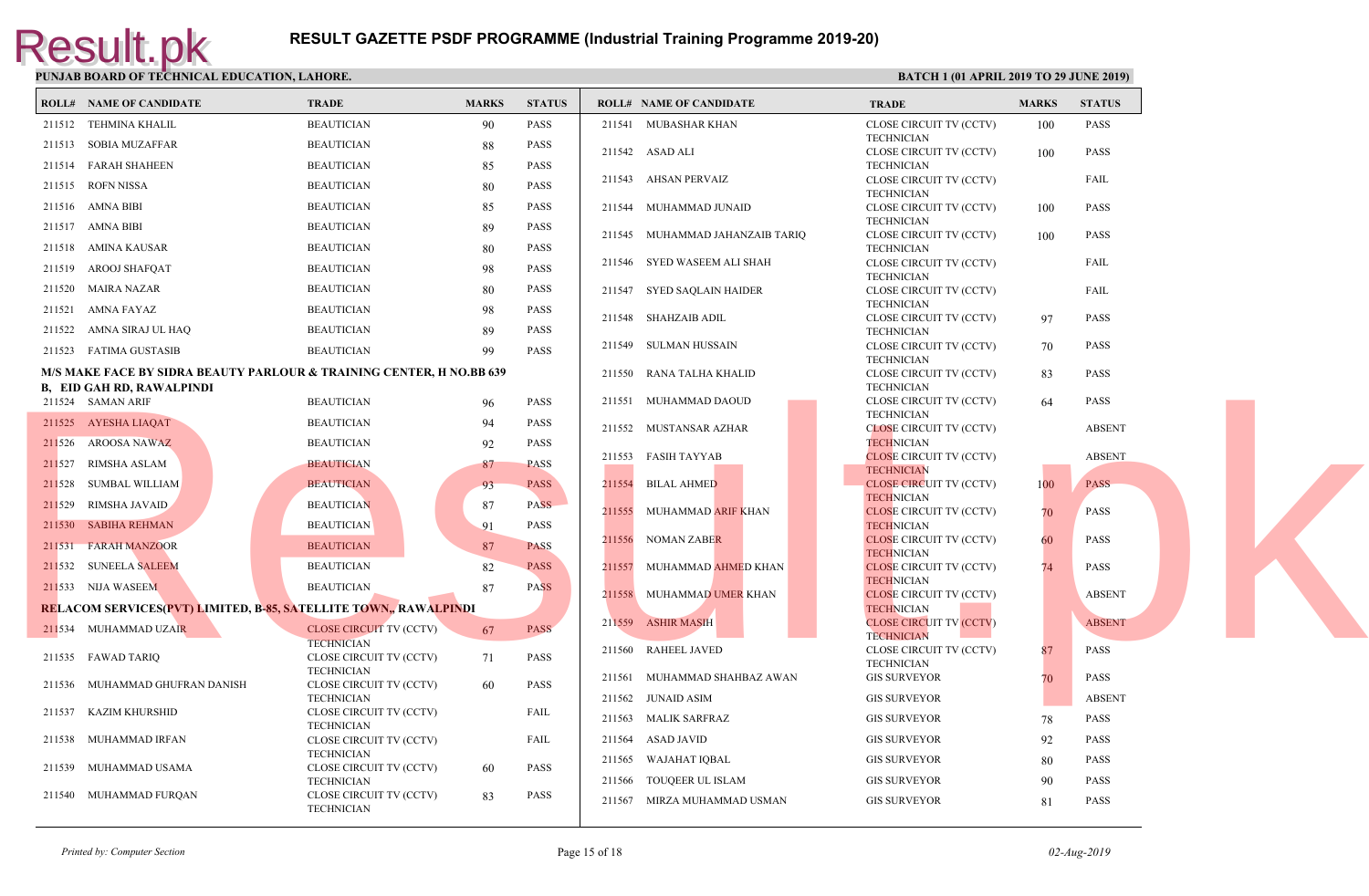|        | <b>ROLL# NAME OF CANDIDATE</b> | <b>TRADE</b>                                                           | <b>MARKS</b> | <b>STATUS</b> |        | <b>ROLL# NAME OF CANDIDATE</b>              | <b>TRAL</b>          |
|--------|--------------------------------|------------------------------------------------------------------------|--------------|---------------|--------|---------------------------------------------|----------------------|
| 211568 | HASEEB AHMED KHAN              | <b>GIS SURVEYOR</b>                                                    | 77           | PASS          |        | 211600 MOHSIN ORANGZAIB                     | CNC <sub>N</sub>     |
| 211569 | NOUMAN QAISER                  | <b>GIS SURVEYOR</b>                                                    | 83           | <b>PASS</b>   |        | 211601 SAAD BIN HANIF                       | CNC <sub>N</sub>     |
| 211570 | ADNAN SALEEM                   | <b>GIS SURVEYOR</b>                                                    | 79           | PASS          |        | 211602 TALHA MOBEEN                         | CNC <sub>N</sub>     |
| 211571 | AHMED NOUMAN                   | <b>GIS SURVEYOR</b>                                                    | 87           | <b>PASS</b>   |        | 211603 AFAQ AHMED                           | CNC <sub>N</sub>     |
|        | 211572 TALHA JAVED             | <b>GIS SURVEYOR</b>                                                    | 80           | <b>PASS</b>   | 211604 | EHTISHAM JUNAID SHABIR                      | CNC <sub>N</sub>     |
|        | 211573 HAMZA ZAFAR             | <b>GIS SURVEYOR</b>                                                    | 76           | <b>PASS</b>   | 211605 | ARSLAN WARIS                                | CNC <sub>N</sub>     |
|        | 211574 SANAULLAH               | <b>GIS SURVEYOR</b>                                                    | 74           | <b>PASS</b>   | 211606 | AHMED BASHIR SETHI                          | CNC <sub>N</sub>     |
|        | 211575 MUHAMMAD USMAN KIYANI   | <b>GIS SURVEYOR</b>                                                    | 83           | <b>PASS</b>   | 211607 | ARSALAN HANIF                               | CNC <sub>N</sub>     |
|        | 211576 MUHAMMAD AFZAAL ABBASI  | <b>GIS SURVEYOR</b>                                                    | 87           | <b>PASS</b>   | 211608 | KHIZAR HAYAT                                | CNC <sub>N</sub>     |
| 211577 | UMAIR NAJAM UR RASHID          | <b>GIS SURVEYOR</b>                                                    | 80           | PASS          | 211609 | MUHAMMAD HUSNAIN                            | CNC <sub>N</sub>     |
|        | 211578 FARHAT ZAMAN            | <b>GIS SURVEYOR</b>                                                    | 85           | <b>PASS</b>   |        | 211610 MUHAMMAD UMER KHAN                   | CNC <sub>N</sub>     |
| 211579 | MUHAMMAD UMAR TANVEER          | <b>GIS SURVEYOR</b>                                                    | 91           | <b>PASS</b>   |        | K.B.S INTERNATIONAL, JAMMU ROAD, DALOWALI,, |                      |
| 211580 | ASAD HUSSAIN                   | <b>GIS SURVEYOR</b>                                                    | 84           | <b>PASS</b>   |        | 211611 AQSA BATOOL                          | <b>FABRI</b>         |
| 211581 | MUHAMMAD ARSLAN ANSARI         | <b>GIS SURVEYOR</b>                                                    | 81           | <b>PASS</b>   |        | 211612 SALEHA ABID                          | 2016<br><b>FABRI</b> |
|        | 211582 AHMED                   | <b>GIS SURVEYOR</b>                                                    |              | <b>ABSENT</b> |        |                                             | 2016                 |
|        | 211583 WIRRAD AL HASSSAN AWAN  | <b>GIS SURVEYOR</b>                                                    | 73           | <b>PASS</b>   |        | 211613 NISHA                                | <b>FABRI</b><br>2016 |
|        |                                | <b>ABIDEES ENGINEERING (PVT) LIMITED, JAMILABAD MAIN G.T ROAD NEAR</b> |              |               |        | 211614 AZRA PARVEEN                         | <b>FABRI</b>         |
|        | <b>RAWAL GOODS, TAXILA</b>     |                                                                        |              |               |        | 211615 RIDA KANWAL                          | 2016<br><b>FABRI</b> |
|        | 211584 SYED ALI NAOI           | <b>CNC MACHINE OPERATOR</b>                                            | 82           | <b>PASS</b>   |        |                                             | 2016                 |
|        | 211585 MUHAMMAD BILAL          | <b>CNC MACHINE OPERATOR</b>                                            | 84           | <b>PASS</b>   | 211616 | <b>TANIA RUKHSAR</b>                        | <b>FABRI</b><br>2016 |
|        | 211586 MUHAMMAD USAMA SAFI     | <b>CNC MACHINE OPERATOR</b>                                            | -78          | PASS          |        | 211617 SAMEERA SHABBIR                      | <b>FABRI</b>         |
| 211587 | <b>MUHAMMAD HAMZA</b>          | <b>CNC MACHINE OPERATOR</b>                                            | 78           | <b>PASS</b>   |        |                                             | 2016                 |
| 211588 | <b>HAMZA MASOOD</b>            | CNC MACHINE OPERATOR                                                   | 76           | <b>PASS</b>   |        | 211618 AYSHA YOUSAF                         | <b>FABRI</b><br>2016 |
|        | 211589 AQIB ZAMAN              | <b>CNC MACHINE OPERATOR</b>                                            | 80           | <b>PASS</b>   |        | 211619 MARYAM                               | <b>FABRI</b>         |
| 211590 | AHMAD MUSADIQ                  | CNC MACHINE OPERATOR                                                   | 88           | <b>PASS</b>   |        | 211620 HIZRA                                | 2016<br><b>FABRI</b> |
| 211591 | MUHAMMAD ALI                   | CNC MACHINE OPERATOR                                                   | 80           | <b>PASS</b>   |        |                                             | 2016                 |
|        | 211592 MUHAMMAD WAJID YOUSAF   | <b>CNC MACHINE OPERATOR</b>                                            | 78           | <b>PASS</b>   |        | 211621 ZAINAB BIBI                          | FABRI<br>2016        |
|        | 211593 MUHAMMAD SHAHZAD        | <b>CNC MACHINE OPERATOR</b>                                            | 95           | <b>PASS</b>   |        | 211622 HAJIRA BIBI                          | FABRI                |
|        | 211594 MUHAMMAD FAHAD KHAN     | CNC MACHINE OPERATOR                                                   | 88           | <b>PASS</b>   |        | 211623 RIDA AMJAD                           | 2016<br><b>FABRI</b> |
| 211595 | <b>ABDUL RAHEEM</b>            | CNC MACHINE OPERATOR                                                   | 80           | <b>PASS</b>   |        |                                             | 2016                 |
| 211596 | ARBAB KHAN                     | CNC MACHINE OPERATOR                                                   | 80           | <b>PASS</b>   |        | 211624 AMAN FATIMA                          | <b>FABRI</b><br>2016 |
|        | 211597 USAMA IFTIKHAR          | <b>CNC MACHINE OPERATOR</b>                                            | 90           | <b>PASS</b>   |        | 211625 KOMAL RAFFAQAT                       | FABRI                |
| 211598 | MUHAMMAD NABEEL KABIR          | CNC MACHINE OPERATOR                                                   | 84           | <b>PASS</b>   |        | 211626 NABEELA ASMAT                        | 2016<br><b>FABRI</b> |
|        | 211599 GHULAM MUJTABA          | <b>CNC MACHINE OPERATOR</b>                                            | 70           | <b>PASS</b>   |        |                                             | 2016                 |
|        |                                |                                                                        |              |               |        |                                             |                      |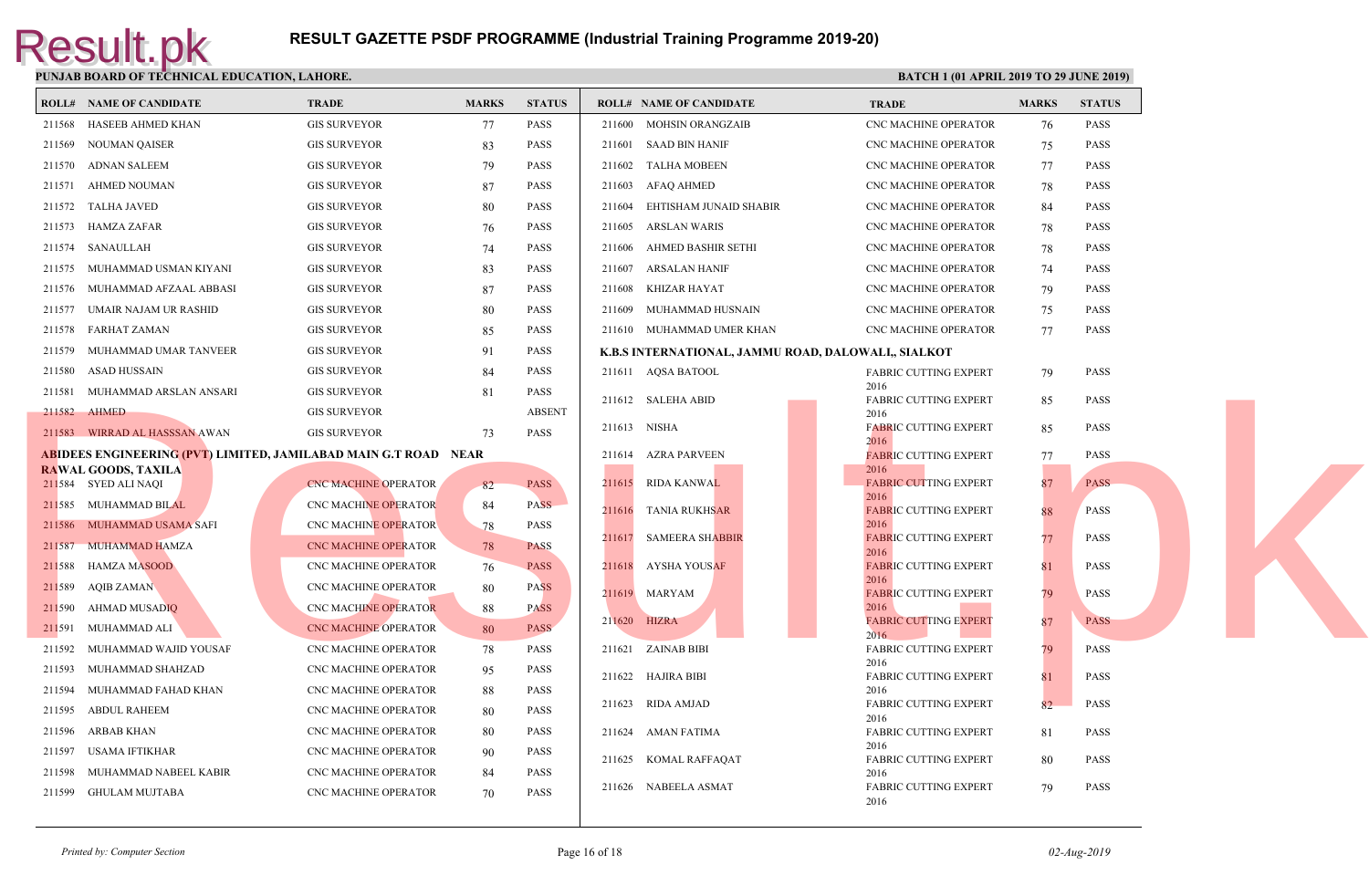| <b>ROLL# NAME OF CANDIDATE</b> | <b>TRADE</b>                 | <b>MARKS</b> | <b>STATUS</b> |             | <b>ROLL# NAME OF CANDIDATE</b>           | <b>TRAD</b>  |
|--------------------------------|------------------------------|--------------|---------------|-------------|------------------------------------------|--------------|
| 211627 NAVEEDA ASHRAF          | <b>FABRIC CUTTING EXPERT</b> | 80           | <b>PASS</b>   |             | 211652 SABA TARIQ                        | <b>INDUS</b> |
|                                | 2016                         |              |               |             |                                          | MACH         |
| 211628 FARKHANDA BIBI          | <b>FABRIC CUTTING EXPERT</b> | -80          | <b>PASS</b>   |             | 211653 SANA NAWAZ                        | <b>INDUS</b> |
|                                | 2016                         |              |               |             |                                          | <b>MACH</b>  |
| 211629 HIFZA MIMONA            | <b>FABRIC CUTTING EXPERT</b> | 82           | <b>PASS</b>   |             | 211654 MUQADDAS NAWAZ                    | <b>INDUS</b> |
|                                | 2016                         |              |               |             |                                          | <b>MACH</b>  |
| 211630 MUNAZA SALEEM           | <b>FABRIC CUTTING EXPERT</b> |              | <b>ABSENT</b> |             | 211655 HABIBA                            | <b>INDUS</b> |
|                                | 2016                         |              |               |             |                                          | MACH         |
| 211631 FARZANA                 | <b>FABRIC CUTTING EXPERT</b> | 81           | PASS          |             | 211656 TEHMINA MUREED                    | <b>INDUS</b> |
|                                | 2016                         |              |               |             |                                          | <b>MACH</b>  |
| 211632 KAINAT                  | <b>FABRIC CUTTING EXPERT</b> | 80           | PASS          |             | 211657 MAFIA SHAHZADI                    | <b>INDUS</b> |
|                                | 2016                         |              |               |             |                                          | <b>MACH</b>  |
| 211633 SANA SALEEM             | <b>FABRIC CUTTING EXPERT</b> | 80           | <b>PASS</b>   |             | 211658 KHADIJA SHAUKAT                   | <b>INDUS</b> |
|                                | 2016                         |              |               |             |                                          | MACH         |
| 211634 SHAMA AZAM              | <b>FABRIC CUTTING EXPERT</b> | 82           | <b>PASS</b>   |             | 211659 AMARA TAYYAB                      | <b>INDUS</b> |
|                                | 2016                         |              |               |             |                                          | <b>MACH</b>  |
| 211635 SUBIA                   | FABRIC CUTTING EXPERT        | 81           | <b>PASS</b>   | 211660 IFZA |                                          | <b>INDUS</b> |
|                                | 2016                         |              |               |             |                                          | <b>MACH</b>  |
| 211636 MEHWASH BIBI            | <b>INDUSTRIAL STITCHING</b>  |              | <b>ABSENT</b> |             | 211661 ARBAB SAFDAR                      | <b>INDUS</b> |
|                                | <b>MACHINE OPERATOR 2016</b> |              |               |             |                                          | MACH         |
| 211637 KAINAT RAFIQUE          | <b>INDUSTRIAL STITCHING</b>  | -84          | <b>PASS</b>   |             | K.B.S INTERNATIONAL, RANGER ROAD SAHOWAL |              |
|                                | <b>MACHINE OPERATOR 2016</b> |              |               |             | 211662 MARIYAM GHAFFAR                   | <b>INDUS</b> |
| 211638 AQSA RIAZ               | INDUSTRIAL STITCHING         | 85           | <b>PASS</b>   |             |                                          | <b>MACF</b>  |
|                                | <b>MACHINE OPERATOR 2016</b> |              |               |             | 211663 MADIHA ETIZAZ                     | <b>INDUS</b> |
| 211639 AYESHA RASHEED          | <b>INDUSTRIAL STITCHING</b>  | 84           | PASS          |             |                                          | <b>MACE</b>  |
|                                | <b>MACHINE OPERATOR 2016</b> |              |               |             | 211664 SAMINA MARIAM                     | <b>INDUS</b> |
| 211640 KHADIJA BIBI            | <b>INDUSTRIAL STITCHING</b>  | 84           | <b>PASS</b>   |             |                                          | <b>MACH</b>  |
|                                | <b>MACHINE OPERATOR 2016</b> |              |               |             | 211665 NOREENA                           | <b>INDUS</b> |
| 211641 SUMBAL HAMEED           | <b>INDUSTRIAL STITCHING</b>  | 85           | <b>PASS</b>   |             |                                          | <b>MACF</b>  |
|                                | <b>MACHINE OPERATOR 2016</b> |              |               | 211666      | SADAF                                    | <b>INDUS</b> |
| 211642 SANA BIBI               | INDUSTRIAL STITCHING         | 82           | <b>PASS</b>   |             |                                          | <b>MACE</b>  |
|                                | <b>MACHINE OPERATOR 2016</b> |              |               |             | 211667 AROOJ NAZIR                       | <b>INDUS</b> |
| 211643 SHAKEELA SADAQ          | <b>INDUSTRIAL STITCHING</b>  | 83           | <b>PASS</b>   |             |                                          | <b>MACE</b>  |
|                                | <b>MACHINE OPERATOR 2016</b> |              |               |             | 211668 ZANAB BIBI                        | <b>INDUS</b> |
| 211644 HIFZA BIBI              | <b>INDUSTRIAL STITCHING</b>  | 83           | <b>PASS</b>   |             |                                          | <b>MACH</b>  |
|                                | <b>MACHINE OPERATOR 2016</b> |              |               |             | 211669 RUKHSAR                           |              |
| 211645 UME FARWA               | <b>INDUSTRIAL STITCHING</b>  | 81           | <b>PASS</b>   |             |                                          | <b>INDUS</b> |
|                                | <b>MACHINE OPERATOR 2016</b> |              |               |             |                                          | <b>MACH</b>  |
| 211646 IRFA                    | <b>INDUSTRIAL STITCHING</b>  | 83           | PASS          | 211670 NEHA |                                          | <b>INDUS</b> |
|                                | <b>MACHINE OPERATOR 2016</b> |              |               |             |                                          | <b>MACH</b>  |
| 211647 SHANZA                  | <b>INDUSTRIAL STITCHING</b>  | 84           | <b>PASS</b>   |             | 211671 RIZWANA                           | <b>INDUS</b> |
|                                | MACHINE OPERATOR 2016        |              |               |             |                                          | <b>MACH</b>  |
| 211648 ZAINAB BIBI             | INDUSTRIAL STITCHING         | 73           | PASS          |             | 211672 RIDA ARSHAD                       | <b>INDUS</b> |
|                                | <b>MACHINE OPERATOR 2016</b> |              |               |             |                                          | <b>MACH</b>  |
| 211649 SAMRA KAUSAR            | INDUSTRIAL STITCHING         | 83           | <b>PASS</b>   |             | 211673 SEERAT WARIS                      | <b>INDUS</b> |
|                                | <b>MACHINE OPERATOR 2016</b> |              |               |             |                                          | <b>MACH</b>  |
| 211650 SUGHRAN BIBI            | <b>INDUSTRIAL STITCHING</b>  | 85           | <b>PASS</b>   |             | 211674 ZAHIRA BATOOL                     | <b>INDUS</b> |
|                                | <b>MACHINE OPERATOR 2016</b> |              |               |             |                                          | <b>MACH</b>  |
| 211651 MARIA BIBI              | <b>INDUSTRIAL STITCHING</b>  | 83           | <b>PASS</b>   |             | 211675 TAYYABA SHAHZADI                  | <b>INDUS</b> |
|                                | <b>MACHINE OPERATOR 2016</b> |              |               |             |                                          | <b>MACH</b>  |